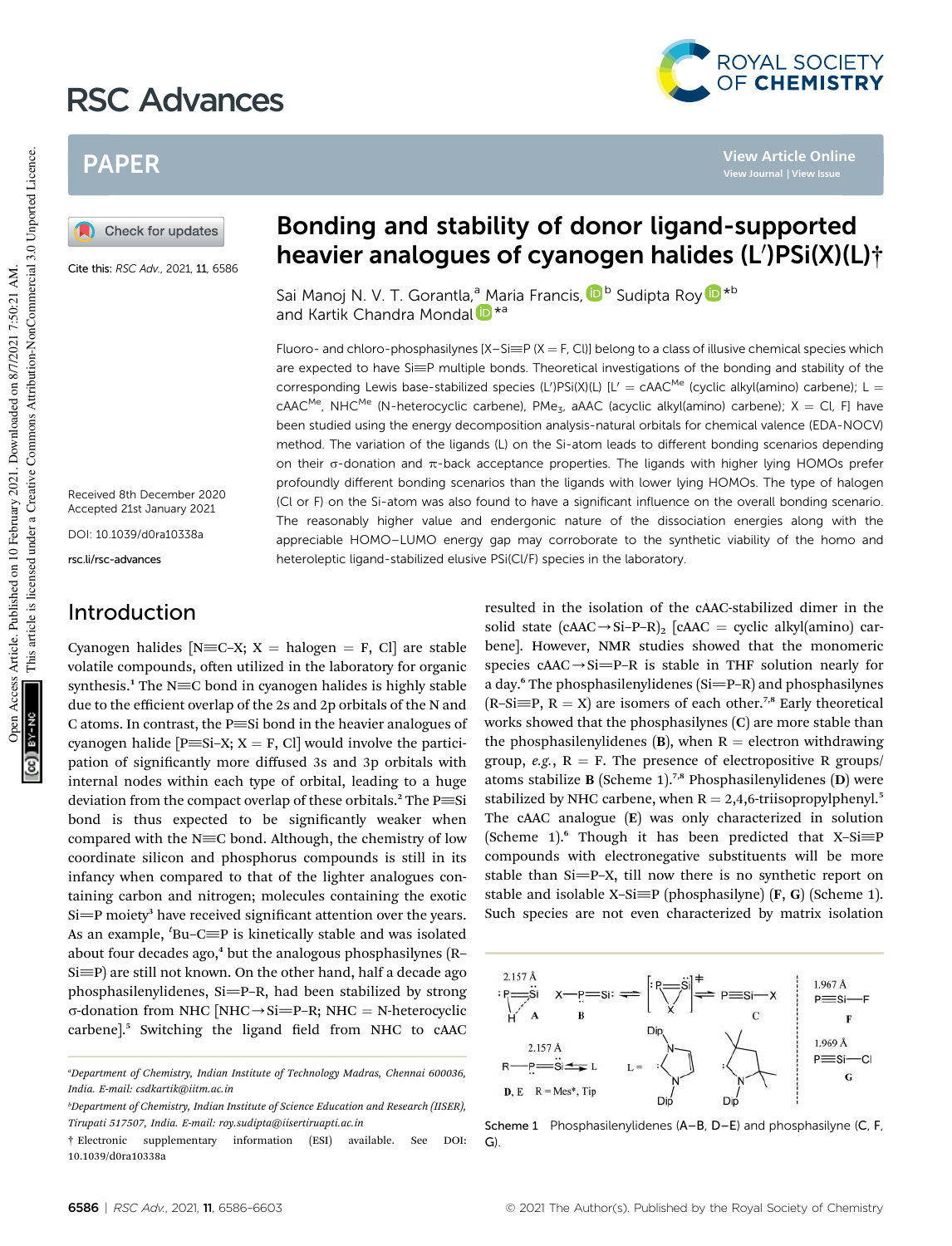method. However, there is a report on theoretical investigation of very bulky ligand (Tbt = 2,4,6-tris[bis(trimethylsiyl)methyl] phenyl) shielded R-Si≡P-R cation.<sup>8a</sup>

Ph3P, NHC, cAAC and aAAC [acyclic alkyl(amino) carbene] are often utilized as donor ligands for the stabilization of exotic species, transient species, small clusters, and bare atoms through coordination.<sup>9-11</sup> Triphenylphosphine (Ph<sub>3</sub>P) stabilized divalent carbon compound,  $C(PPh_3)$ <sub>2</sub> has been synthesized in 1961 by Ramirez *et al.*<sup>12</sup> The bonding analysis of this compound by Frenking *et al.*<sup>13</sup> in 2006 showed the formation two  $Ph_3P\rightarrow C$ dative  $\sigma$ -bonds and Ph<sub>3</sub>P $\leftarrow$ C  $\pi$ -bonds, leading to the accumulations of two lone pairs of electrons on the central C-atom. The notation of arrow for a dative bond was first used by Sidgwick in the  $1920s^{14a}$  and it was implemented for divalent carbon(0) compounds,  $L \rightarrow C \leftarrow L$  as suggested by Varshavskii in 1980.<sup>14b,c</sup>

Herein, we report the theoretical investigation on bonding and stability of donor ligand-stabilized phosphasilyne (F, G) with the general formula (L')PSi(X)(L) [L' = cAAC $^{\rm Me};$  L = cAAC $^{\rm Me},$ NHC<sup>Me</sup>, PMe<sub>3</sub>, aAAC; X = Cl, F  $[n-Cl, n-F; n = 1$  (cAAC<sup>Me</sup>), 2 (NHC<sup>Me</sup>), 3 (aAAC), 4 (aAAC)). Additionally, the central PSi–X molecular unit containing one L ligand on either of P or Si atoms have been theoretically studied and the computed results have been compared and discussed.

#### Computational methods

Geometry optimizations and vibrational frequencies calculations of cAAC–PSi(Cl)–L (1-Cl to 4-Cl) and cAAC–PSi(F)–L (1-F to 4-F) with  $L = cAAC^{Me}$  (1-Cl, 1-F), NHC<sup>Me</sup> (2-Cl, 2-F), PMe<sub>3</sub> (3-Cl, 3-F) and  $L =$  aAAC (4-Cl, 4-F) in singlet and triplet electronic states have been carried out at the BP86-D3(BJ)/Def2-TZVPP level<sup>15</sup> in gas phase. The absence of imaginary frequencies assures the minima on potential energy surface. All the calculations have been performed using gaussian 16 program package.<sup>16</sup> Natural bond orbital (NBO)<sup>17</sup> analysis have been performed using NBO 6.0 <sup>18</sup> program to evaluate the partial charges, Wiberg bond indices (WBI)<sup>19</sup> and natural bond orbitals. The nature of bonds in cAAC–PSi(X)–L (X = Cl, F) were analyzed by energy decomposition analysis  $(EDA)<sup>20</sup>$  coupled with natural orbital for chemical valence  $(NOCV)^{21}$  using ADF 2018.105 program package.<sup>22</sup> EDA-NOCV calculations were carried out at the BP86-D3(BJ)/TZ2P<sup>23</sup> level using the geometries optimized at BP86-D3(BJ)/def2-TZVPP level. EDA-NOCV method involves the decomposition of the intrinsic interaction energy  $(\Delta E_{int})$  between the two fragments into four energy components as follows:

$$
\Delta E_{\rm int} = \Delta E_{\rm elstat} + \Delta E_{\rm Pauli} + \Delta E_{\rm orb} + \Delta E_{\rm disp}
$$
 (1)

The electrostatic,  $\Delta E_{\text{elstat}}$  term is originated from the quasiclassical electrostatic interaction between the unperturbed charge distributions of the prepared fragments. The Pauli repulsion,  $\Delta E_{\text{Pauli}}$  is the energy change associated with the transformation from the superposition of the unperturbed electron densities of the isolated fragments to the wavefunction, which properly obeys the Pauli principle through explicit antisymmetrization and renormalization of the production of the

wavefunction. Dispersion interaction, ΔE<sub>disp</sub> is also obtained as we used D3(BJ). The orbital term,  $\Delta E_{\rm orb}$  comes from the mixing of orbitals, charge transfer and polarization between the isolated fragments. This can be further divided into contributions from each irreducible representation of the point group of the interacting system as follows:

$$
\Delta E_{\rm orb} = \sum_r \Delta E_r \tag{2}
$$

The combined EDA-NOCV method is able to partition the total orbital interactions into pairwise contributions of the orbital interactions, which is important in providing a complete picture of the bonding. The charge deformation,  $\Delta \rho_k(r)$  which comes from the mixing of the orbital pairs,  $\psi_k(r)$  and  $\psi_{-k}(r)$  of the interacting fragments, gives the magnitude and the shape of the charge flow due to the orbital interactions (eqn  $(3)$ ), and the associated orbital energy,  $\Delta E_{\rm orb}$  presents the amount of orbital energy coming from such interaction (eqn (4)).

$$
\Delta \rho_{\rm orb}(r) = \sum_{k} \Delta \rho_k(r) = \sum_{k=1}^{N/2} \left[ \nu_k - \psi_{-k}^2(r) + \psi_k^2(r) \right] \tag{3}
$$

$$
\Delta E_{\rm orb} = \sum_{k} \Delta E_{\rm orb}^{k} = \sum_{k} v_k \left[ -F_{-k,-k}^{\rm TS} + F_{k,k}^{\rm TS} \right]
$$
(4)

Readers are further referred to the recent review articles to know more about the EDA-NOCV method and its applications.<sup>24</sup>

#### Results and discussion

We initiated our studies with the geometry optimization of F and G and all the ligands (aAAC, cAAC<sup>Me</sup>, NHC<sup>Me</sup>, PMe<sub>3</sub>). The energy gap between HOMO and LUMO increases in the order of  $aAAC > cAAC^{Me} > NHC^{Me} > PMe$ <sub>3</sub> (Fig. S14<sup>†</sup>). The energy of HOMO also follows the same order with highest lying for aAAC and lowest lying for PMe<sub>3</sub>. F and G are singlet species and have a linear geometry with a  $Si \equiv P$  bond.

The optimized geometries of four cAAC–PSi(Cl)–L (1-Cl to 4- Cl) and four cAAC–PSi(F)–L compounds (1-F to 4-F) with L = cAAC<sup>Me</sup> (1-Cl, 1-F), NHC<sup>Me</sup> (2-Cl, 2-F), PMe<sub>3</sub> (3-Cl, 3-F) and L = aAAC (4-Cl, 4-F) in their electronic singlet states are shown in Fig. 1. The choice of ligands is based on their  $\sigma$ -donating and  $\pi$ accepting ability and their effect in stabilizing the group 14 and 15 elements. The  $\pi$ -accepting ability of ligands increases in the order of  $PMe<sub>3</sub>$  < NHC < aAAC < cAAC with cAAC being a very good  $\sigma$  donor as well as better  $\pi$ -acceptor compared to NHC which is a good  $\sigma$ -donor, but a poor  $\pi$ -acceptor followed by PMe<sub>3</sub> which is only a  $\sigma$ -donor. Since  $(cAAC)P^-$  anion is now readily accessible in the laboratory,  $c$ AAC<sup>Me</sup> (L') has been kept fixed at P-atom.<sup>25</sup> The singlet states of all the complexes are found to be lower in energy than the corresponding triplet states by 21.2 to 40.7 kcal  $mol^{-1}$  (Fig. S1†). Theoretical calculations at BP86/Def2-TZVPP level of theory suggests that the both Si bonded ligands and P bonded  $cAAC^{Me}$  ligand in compounds 1-Cl, 2-Cl, 4-Cl and 1-F, 2-F, 4-F are slightly perpendicular to each other with respect to C–P–Si and P–Si–C

This article is licensed under a Creative Commons Attribution-NonCommercial 3.0 Unported Licence.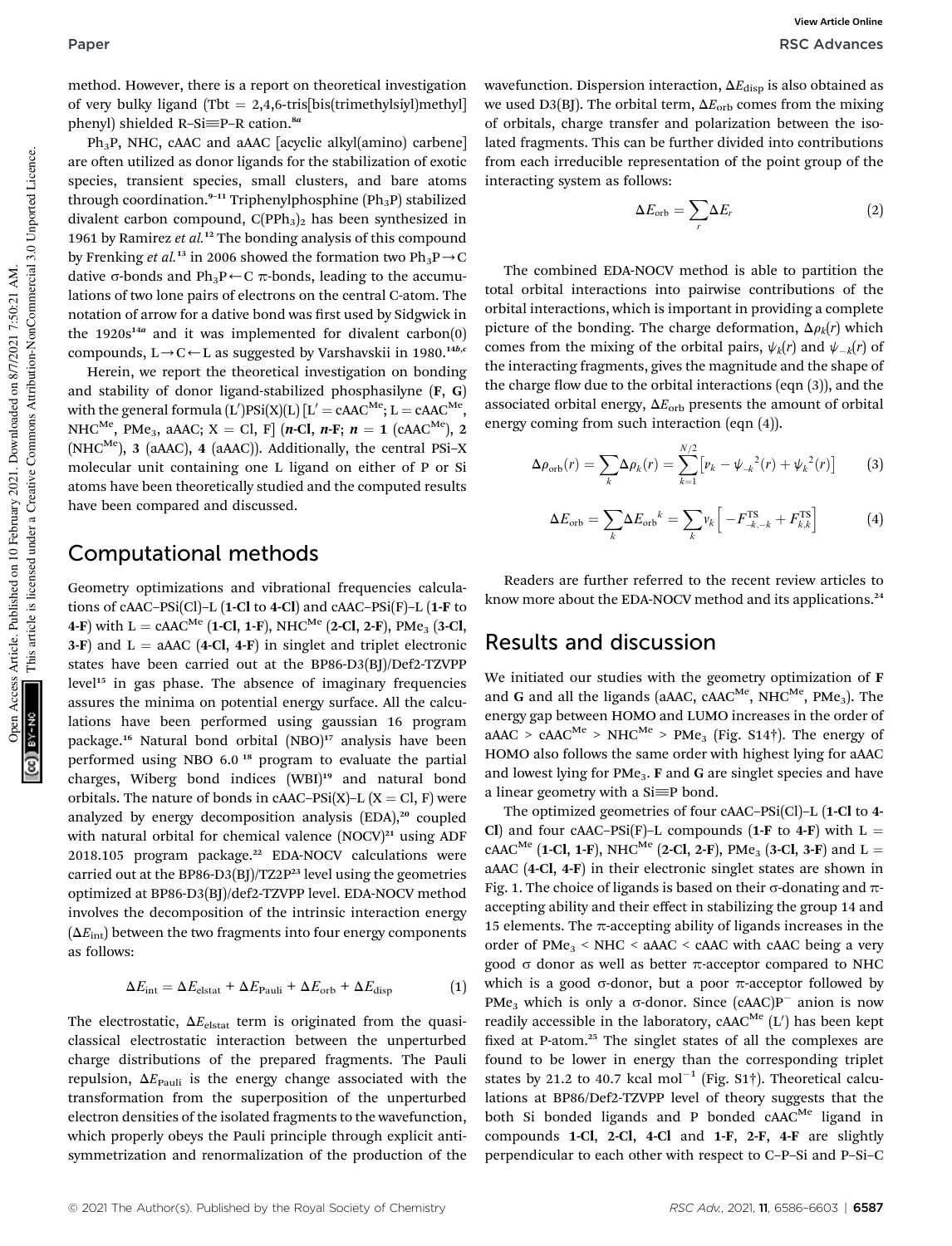

Fig. 1 Optimized geometries of cAAC–PSi(Cl/F)–L, 1-Cl to 4-Cl and 1-F to 4-F in ground state singlet with L = cAAC<sup>Me</sup> (1-Cl, 1-F), NHC<sup>Me</sup> (2-Cl, 2-F), PMe<sub>3</sub> (3-Cl, 3-F) and aAAC (4-Cl, 4-F) at BP86-D3(BJ)/def2-TZVPP level.

planes which has reflected through C-P-Si-C torsion angles of 14.7–35 (Fig. 1). It is noteworthy to mention that the C–P–Si–C torsion angle significantly increases from  $14.7^{\circ}$  in 2-Cl to 29 $^{\circ}$  in 2-F. This suggests different orbital interactions between terminal  $cAAC^{Me}/NHC^{Me}$  ligands and central P-Si moieties of these two compounds (2-Cl, 2-F). The C–P–Si–P torsion angles of 117.8–118.2 $\degree$  in 3-Cl and 3-F (L = PMe<sub>3</sub>) indicate deviation from

planarity. The  $C_{cAAC}$ -P bond lengths of 1.746-1.754 Å in the present compounds are very close to those of the reported values,  $1.740(2)$  and  $1.739(2)$  for (cAAC)P-Si(cAAC)-P(cAAC).<sup>26</sup> The Si-C<sub>L</sub> bond length varies with varying the ligand (L =  $cAAC^{Me}$ , NHC<sup>Me</sup>, PMe<sub>3</sub>, aAAC) and also with substitution (Cl or F) on Si-atom. In Cl substituted compounds, the Si–C bond length varies from 1.816  $\AA$  in 4-Cl (L = aAAC), 1.842  $\AA$  in 1-Cl (L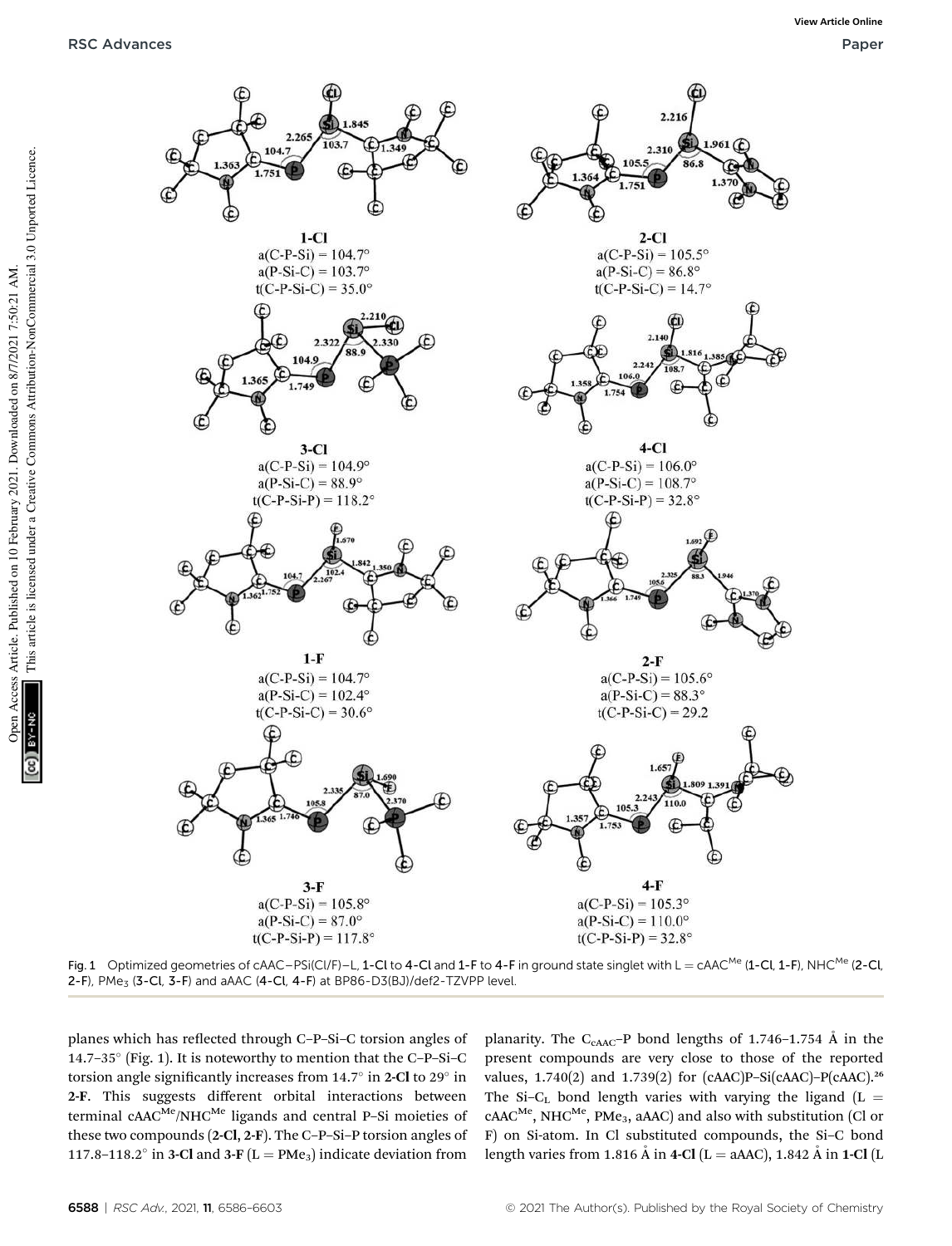|         |               |      |                                        |                                 | WBI  | q       |      |
|---------|---------------|------|----------------------------------------|---------------------------------|------|---------|------|
| Complex | Bond          | ON   | Polarization and hybridization (%)     |                                 |      | P       | Si   |
| $1-Cl$  | $C_{cAAC}$ -P | 1.91 | C: 39.8 $s(0.0)$ , $p(99.8)$           | P: 60.2 $s(0.0)$ , $p(99.5)$    | 1.49 | $-0.08$ | 0.65 |
|         |               | 1.97 | C: 65.2 $s(38.6)$ , $p(61.1)$          | P: 34.8 $s(18.8)$ , $p(80.3)$   |      |         |      |
|         | P-Si          | 1.91 | P: 57.7 $s(14.4)$ , $p(84.7)$          | Si: 42.3 $s(33.5)$ , $p(65.9)$  | 0.94 |         |      |
|         | $Si-CL$       | 1.64 | Si: 42.1 $s(43.9)$ , $p(55.5)$         | C: 57.9 $s(24.6)$ , $p(68.8)$   | 1.14 |         |      |
|         |               | 1.53 | Si: 61.0 $s(3.10)$ , $p(96.6)$         | C: 39.0 $s(16.2)$ , $p(73.5)$   |      |         |      |
| $2$ -Cl | $C_{cAAC}$ -P | 1.90 | C: 40.1 $s(0.0)$ , $p(99.8)$           | P: 59.9 $s(0.0)$ , $p(99.6)$    | 1.49 | $-0.14$ | 0.39 |
|         |               | 1.97 | C: 65.1 $s(38.8)$ , $p(60.9)$          | P: 34.9 $s(20.1)$ , $p(79.1)$   |      |         |      |
|         | P-Si          | 1.88 | P: $62.5\%$ s(15.1), p(84.3)           | Si: 37.5% $s(11.7)$ , $p(87.3)$ | 0.93 |         |      |
|         | $Si-CL$       | 1.94 | Si: 22.9 $s(10.6)$ , $p(88.2)$         | C: 77.1 $s(43.1)$ , $p(56.8)$   | 0.76 |         |      |
| $3-Cl$  | $C_{cAAC}$ -P | 1.97 | C: $65.2\%$ S(38.8), p(60.8)           | P: 34.8 $S(20.1)$ , $p(79.1)$   | 1.50 | $-0.14$ | 0.27 |
|         |               | 1.91 | C: $40.9$ s(0.1), p(99.8)              | P: 59.1 $S(0.0)$ , $p(99.5)$    |      |         |      |
|         | $P-Si$        | 1.91 | P: 61.9 $s(14.4)$ , $p(85.0)$          | Si: 38.1 $s(10.9)$ , $p(88.0)$  | 0.94 |         |      |
|         | $Si-PL$       | 1.94 | Si: 26.6 $s(7.5)$ , $p(91.5)$          | P: 73.4 $s(30.1)$ , $p(69.6)$   | 0.77 |         |      |
| 4-Cl    | $C_{cAAC}$ -P | 1.96 | C: 65.1% $s(38.3)$ , $p(61.7)$         | P: 34.9 $s(19.5)$ , $p(80.5)$   | 1.46 | $-0.08$ | 0.79 |
|         | $P-Si$        | 1.90 | P: 57.9 $s(14.7)$ , $p(84.3)$ , $d(1)$ | Si: 42.1 $s(34.3)$ , $p(65.7)$  | 0.97 |         |      |
|         | $Si-CL$       | 1.90 | Si: 34.3 $s(44.9)$ , $p(55.1)$         | C: 65.7 $s(28.1)$ , $p(71.9)$   | 1.23 |         |      |
|         |               | 1.84 | Si: 41.5 $s(2.5)$ , $p(97.5)$          | C: 58.5 $s(10.7)$ , $p(89.3)$   |      |         |      |

Table 1 NBO results of the complexes  $c$ AAC–P–Si(Cl)–L (L =  $c$ AAC<sup>Me</sup>, NHC<sup>Me</sup>, PMe<sub>3</sub>, aAAC) (1-Cl to 4-Cl) at the BP86/def2-TZVPP level of theory. Occupation number (ON), polarization and hybridization of the C<sub>CAAC</sub>–P, P–Si and Si–C<sub>L</sub> bonds and partial charges q

This article is licensed under a Creative Commons Attribution-NonCommercial 3.0 Unported Licence. This article is licensed under a Creative Commons Attribution-NonCommercial 3.0 Unported Licence. Open Access Article. Published on 10 February 2021. Downloaded on 8/7/2021 7:50:21 AM. Open Access Article. Published on 10 February 2021. Downloaded on 8/7/2021 7:50:21 AM. GCI BY-NO

 $=$  cAAC<sup>Me</sup>),<sup>27</sup> 1.961 Å in 2-Cl (L = NHC<sup>Me</sup>),<sup>28</sup> suggesting significant  $\pi$ -backdonation (Si $\rightarrow$ C<sub>cAAC</sub>) as expected and observed in  $(cAAC)_2Si_2Cl_2 (1.823(3)/1.826(3)$  Å) containing a partial Si-C<sub>CAAC</sub> double bond (Si $\leftarrow C_{\text{cAAC}}$  and, Si $\rightarrow C_{\text{cAAC}}$ ).<sup>27</sup> The Si-P bond distance is 2.330 Å in 3-Cl ( $L = PMe<sub>3</sub>$ ), which is slightly shorter than that of H<sub>2</sub>Si  $\leftarrow$  PH<sub>3</sub> (2.39 Å) and longer than that of electron sharing covalent Si–P single bond distance in  $H_3$ Si–P $H_2$  (2.258 Å).<sup>8c</sup> On replacement of Cl with F on Si, the Si-C<sub>L</sub> bond length almost remains same in 1-F  $(1.842 \text{ Å})$ ,<sup>27</sup> while, it slightly decreases in 2-F (1.946 Å), 4-F (1.809 Å) and the Si- $P_{\text{PMe3}}$  bond length slightly increases in 3-F (Si–P 2.370 Å). The Si–C<sub>L</sub> bond lengths are comparable to the reported Si-C<sub>carbene</sub> bond lengths of 1.985 Å and 1.939 Å in (NHC)SiCl<sub>2</sub><sup>28</sup> and (NHC)<sub>2</sub>Si<sub>2</sub>Cl<sub>2</sub><sup>29</sup> respectively. The  $\pi$ -back acceptance property of NHC is negligible in these compounds.28,29 The calculated (cAAC)P–Si bond distance ranges from 2.265 to 2.335  $\AA$ , depending on the ligand coordinated to Si with 2.265–2.267 Å (P-Si-cAAC), 2.310–2.325 Å  $(P-Si-NHC)$ , 2.322-2.335 Å  $(P-Si-PMe<sub>3</sub>)$  and 2.243 Å  $(P-Si-PMe<sub>4</sub>)$ aAAC), which are lower than P=Si bond lengths  $(2.125 \text{ Å})^{30}$ and comparable to P–Si single bond distance  $(2.29 \text{ Å})^{31}$  though differ by substituents. All the compounds possess rather acute  $\perp$  Caac–P–Si (~105–106°) and  $\perp$  P–Si–C<sub>L</sub> (86.8–110.0°) bond angles. The  $\perp$  P–Si–C<sub>L</sub> bond angles varies in the order of L =  $NHC^{Me} < PMe_3 < cAAC^{Me} < aAAC$  for chloro-substituted Si (Si-Cl) and the order changes for fluoro-substituted Si (Si-F) as  $L =$  $PMe<sub>3</sub>$  < NHC<sup>Me</sup> < cAAC<sup>Me</sup> < aAAC. The steric crowding of ligand L bonded to Si influences the  $E_{\text{P-Si}-C_{\text{L}}}$  bond angles. The larger  $\mathbf{L}$  P–Si–C<sub>L</sub> bond angles 108.7–110 $^{\circ}$  in 4-Cl and 4-F is due to higher steric crowding in aAAC ligands followed by cAAC ligands in 1-Cl and 1-F (102.4–103.7 ). While, the lower steric crowding in NHC and PMe<sub>3</sub> ligands resulted in acute bond angles (86.8-88.9°). The  $\pm$  C-C-N bond angle is slightly higher in aAAC (114.1–114.5 ) (4-Cl, 4-F) than that in cAAC (107.0– 107.4°) ligand in 1-Cl and 1-F. This increase in  $\pm$  C-C-N bond

angle might influence the bonding in the corresponding compounds.

We have also evaluated the thermochemical stability with respect to dissociation,  $(cAAC)P-Si(X)(L) \rightarrow (cAAC) + P-Si(X) + L$  $(X = Cl, F; L = cAAC^{Me}, NHC^{Me}, PMe<sub>3</sub>$  and aAAC). The bond dissociation energy (BDE) values were calculated at 0 K and change in Gibbs free energy at 298 K ( $\Delta G^{298}$ ). The dissociation energy (*D*<sup>e</sup> ) values of all eight complexes varies with L in the order of  $PMe<sub>3</sub>$  <  $NHC<sup>Me</sup>$  <  $aAAC$  <  $cAAC<sup>Me</sup>$ . The dissociation is found to be the highest  $(127.4-129.0 \text{ kcal mol}^{-1})$  in case of cAAC–PSi(Cl/F)–cAAC, 1-Cl, 1-F, followed by cAAC–PSi(Cl/F)– aAAC, 4-Cl, 4-F (120.5-122.6 kcal mol<sup>-1</sup>), cAAC-PSi(Cl/F)-NHC, 2-Cl, 2-F  $(114-115.35 \text{ kcal mol}^{-1})$  and the lowest in case of cAAC-PSi(Cl/F)-PMe<sub>3</sub>, 3-Cl, 3-F (100-102.2 kcal mol<sup>-1</sup>). The *D*<sub>e</sub> of fluoro-substituted compounds are found to be higher compared to their chloro-substituted counterparts with the exception of cAAC–PSi(Cl/F)–PMe<sub>3</sub>, where cAAC–PSi(Cl)–PMe<sub>3</sub> have slightly higher  $D_e$  compared to cAAC–PSi(F)–PMe<sub>3</sub>. The dissociation is endergonic in nature at room temperature and the endergonicity follows the same trend of  $D_{\rm e}$  in the order of L with L = PMe<sub>3</sub> ( $\Delta G^{298} =$  86.3–87 kcal mol<sup>-1</sup>) < NHC<sup>Me</sup> ( $\Delta G^{298} =$ 100.7-101.7 kcal mol<sup>-1</sup>) < aAAC  $(\Delta G^{298} = 104.4$ -106.4 kcal mol<sup>-1</sup>) < cAAC<sup>Me</sup> ( $\Delta G^{298} = 111.5$ -113.7 kcal mol<sup>-1</sup>). The reasonably high  $D_e$  and endergonic nature of dissociation indicates the stability of the compounds. The HOMO–LUMO energy gap  $(\Delta_{H-L})$  determines the electronic stability and reactivity of a molecule in its ground state. High  $\Delta_{H-L}$  denotes higher electronic stability and less reactivity. The present compounds under study showed good HOMO–LUMO energy gap in the range of 46-60 kcal mol<sup> $-1$ </sup>. We have found that the HOMO–LUMO energy gap varies with L in the order of  $cAAC^{Me}$  $aAAC \leq NHC^{Me} \leq PMe_3$  (Table S1†).

We have utilized NBO method to understand the electronic structure, charge distribution and the nature of bonding. The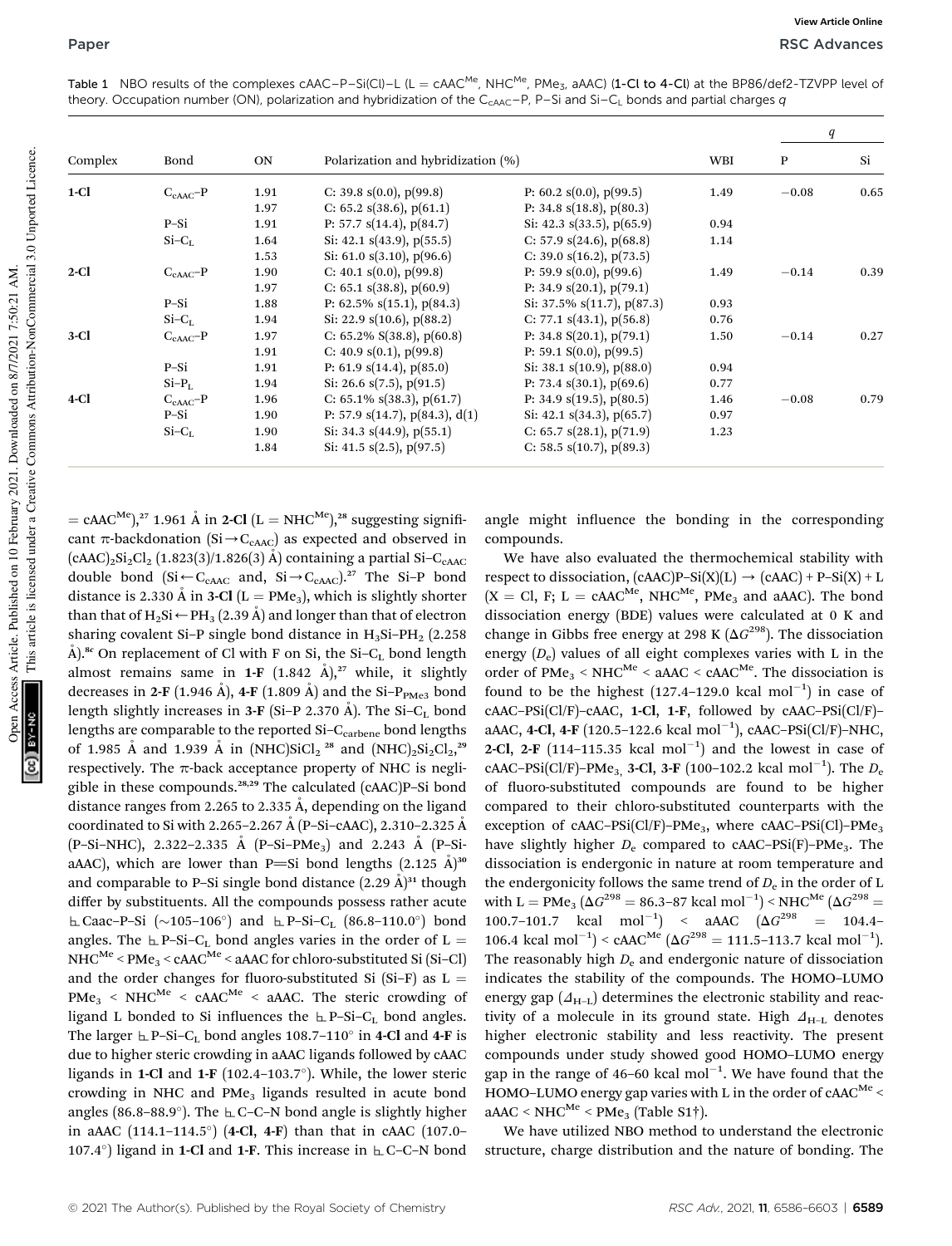RSC Advances **Paper** Paper **Paper Paper Paper Paper Paper Paper Paper Paper Paper Paper Paper Paper Paper Paper** 



results in Table 1 identifies the C<sub>CAAC</sub>=P bonds ( $\sigma$  and  $\pi$ ). While, the  $\sigma$  bonds are polarized towards the C-atom of cAAC<sup>Me</sup> ligand (C $\rightarrow$ P), the  $\pi$  bonds (C $\leftarrow$ P) are polarized towards P atom. The cAAC $=$ P bond order of 1.23–1.50 supports the above description of donor-acceptor type. The  $Si-C/P<sub>L</sub>$  bond order of 0.76-0.77 in 2-Cl and 3-Cl suggests that  $Si-C/P<sub>L</sub>$  bond is a single bond which is polarized toward the ligand (L). The bond order of 1.14–1.23 and  $\sigma$  and  $\pi$  bond occupancies in 1-Cl and 4-Cl suggests a Si-C<sub>cAAC</sub> weak  $\pi$  contribution (Si $\leftarrow$ C<sub>cAAC</sub>). NBO analysis shows that the P–Si bond is predominantly single bond in all compounds. The bond order of 0.93-0.97 testifies a P-Si single bond. MO analysis shows that HOMO is essentially MO containing lone pairs of P and Si atoms (Fig. 2). The HOMO-1 is clearly the cAAC<sup>Me</sup>=P  $\pi$ -bonding MO with little contribution towards cAAC. HOMO-2 represents the lone pair on P and some overlap of lobes on Si with adjacent atoms. HOMO-3 is a  $\sigma$  type orbital on cAAC<sup>Me</sup>, extending towards P-atom of cAAC= P unit and ligand specific interactions like C-N interaction, when L =  $cAAC^{Me}$  and delocalization of electrons, when L = NHC $^{Me}$ . HOMO–4 represents Si–Cl orbital with  $\pi$  type interaction. The MOs of fluoro-substituted compounds  $(1-F$  to  $4-F)$ (Table S2†) are similar to that of the chloro-substituted ones (1- Cl to 4-Cl), but it is to be noted that the orbitals on F are too small to extend interaction towards the lobes of Si which is present in HOMO-4 of chloro-substituted compounds (Fig. 2, S2 and S3†).

The NBO results, however cannot distinguish the dative or electron sharing interactions and thus not the true nature of the bond. NBO also cannot produce the clear picture of electronic structure of each fragment and the corresponding bonding between them. In this respect, energy decomposition analysisnatural orbital with chemical valence (EDA-NOCV) approach is useful to give a detailed insight into the nature of the chemical bonds of cAAC–PSi(Cl/F)–L ( $L =$  cAAC<sup>Me</sup>, NHC<sup>Me</sup>, PMe<sub>3</sub>, aAAC) (1-Cl to 4-Cl and 1-F to 4-F) by its ability to provide the best bonding model to represent the overall bonding situation in the molecule. The bonding possibility with lowest  $\Delta E_{\rm orb}$  is considered as the best bonding representation, since it needs the least change in the electronic charge of the fragments to make the electronic structure of the molecule.<sup>32</sup>

In the present study, the best bonding description of cAAC– PSi(X)–L molecules (X = Cl for 1-Cl to 4-Cl and X = F for 1-F to 4- $\bf{F})$  is portrayed by considering five different bonding possibilities (Scheme 2) by varying the charge and electronic states of the interacting fragments [(cAAC)(L)] and P–Si(X), *viz.*, (1) neutral [(cAAC)L] and P–Si(X) fragments in their electronic singlet state forming dative bonds, (2) neutral [(cAAC)L] and P–  $Si(X)$  fragments in their electronic triplet state leading to the formation of  $\sigma$  and  $\pi$  electron sharing bonds and other  $\sigma$  and  $\pi$ dative bonds, (3) neutral  $[(cAAC)(L)]$  and P-Si(X) fragments in their electronic triplet state leading to the formation  $\sigma$  electron sharing bonds and  $\pi$  dative bonds, (4) singly charged  $[(cAAC)L]^+$ and  $[P-Si(X)]^-$  fragments in electronic doublet state, which would interact to form both electron sharing and dative bonds and  $(5)$  neutral  $[(cAAC)(L)]$  and P–Si $(X)$  fragments in their electronic quintet state leading to the formation four electron sharing bonds. Energy decomposition analysis (EDA) coupled with natural orbital for chemical valence (NOCV) results from Table 2 shows that for carbene containing compounds 1-Cl, 2-Cl and 4-Cl, the fragmentation scheme involving singly charged  $[$ (cAAC)L]<sup>+</sup> and  $[$ P-Si(X)]<sup>-</sup> fragments in electronic doublet state (Scheme 2; (4)) forming both electron sharing and dative bonds gives the smallest  $\Delta E_{\rm orb}$  and hence fits the best bonding scenario. In fact, for 2-Cl  $(L = NHC)$  bonding possibility (2) forming  $\sigma$  and  $\pi$  electron sharing bonds also have comparable  $\Delta E_{\rm orb}$  value with the best bonding possibility (4), indicating that the  $\sigma$  and  $\pi$  electron sharing bonding model might also be valid in describing the bonding. Similarly, for 4-Cl  $(L = aAAC)$  the bonding model can also be expressed in terms of all electron sharing bonds with neutral interacting fragments in quintet states (5). On the other hand, for complex 3-Cl ( $L = PMe<sub>3</sub>$ ) the best bonding description of cAAC–PSi(Cl)–L bonds comes from the interaction of neutral  $[(cAAC)L]$  and P-Si $(CI/F)$  fragments in triplet electronic states (Scheme 2; (2)) with cAAC forming both electron sharing  $\sigma$  and  $\pi$  bonds with P-atom of P–Si(Cl) unit and PMe<sub>3</sub> forming dative bonds with Si-atom.

The results of EDA-NOCV for the most favorable bonding model are given in Table 3. In compounds 1-Cl, 2-Cl and 4-Cl (L = carbene), the cAAC–PSi(Cl)–L ( $L =$  cAAC<sup>Me</sup> and NHC<sup>Me</sup>) bonds are 50.3 to 51.3% electrostatic in nature and the remaining 45.8 to 46.9% comes from covalent interactions and 2.6–2.9% from dispersion contribution. Further breakdown of  $\Delta E_{\rm orb}$  into pairwise contributions gives more detailed information about the nature of bonding. There are five relevant orbital contributions,  $\Delta E_{\text{orb}(1)}$ – $\Delta E_{\text{orb}(5)}$  and the nature of orbital terms and corresponding fragment molecular orbitals can be understood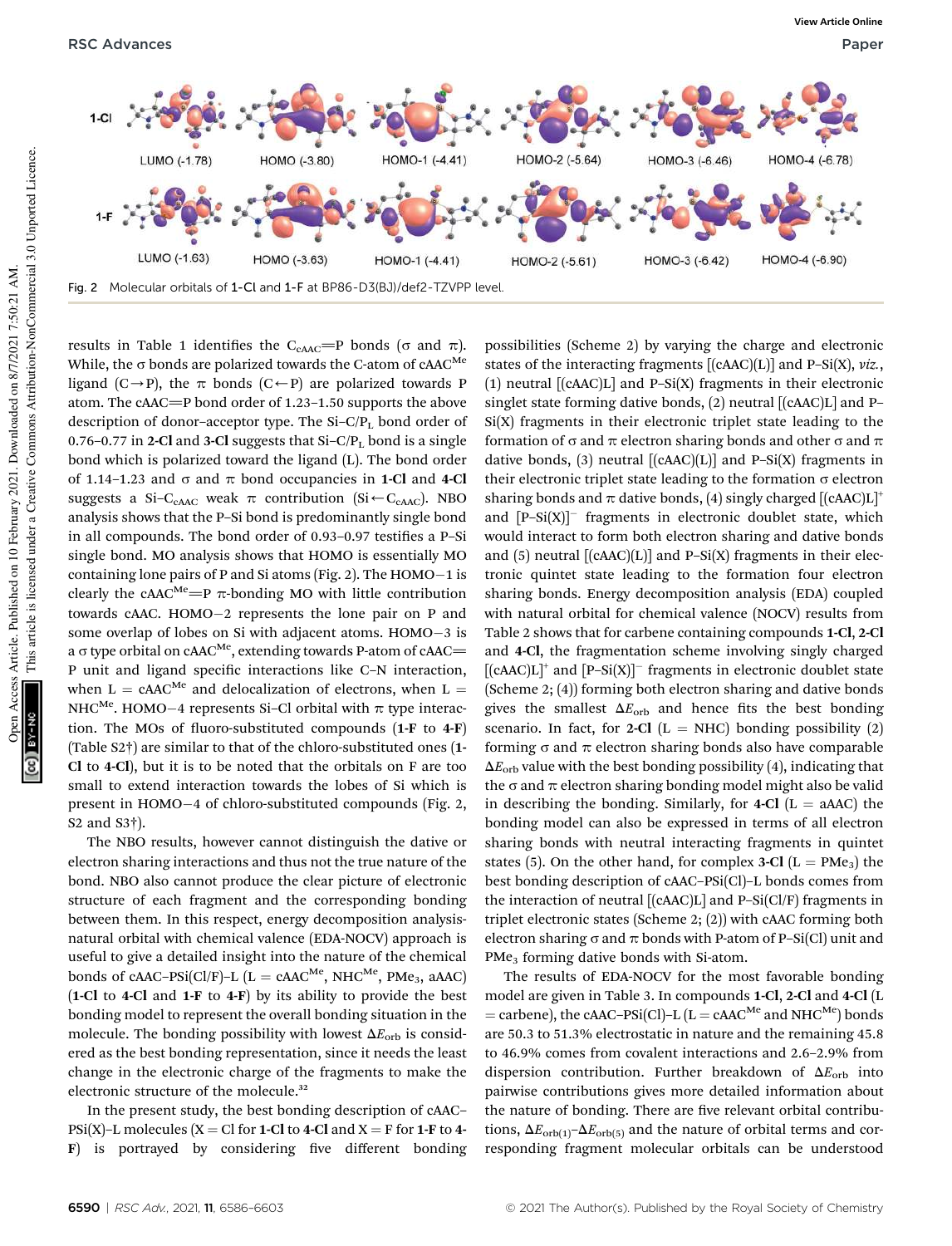

Scheme 2 Bonding possibilities of cAAC–P–Si(X)–L bonds of cAAC–P–Si(X)–L (L = cAAC<sup>Me</sup>, NHC<sup>Me</sup>, PMe<sub>3</sub>, aAAC; X = Cl, F) 1-Cl to 4-Cl and 1-F to 4-F.

with the help of associated deformation densities,  $\Delta \rho_n$  (Fig. 3–5 and  $S4\dagger$ ). Notable to mention that the symmetry assignments,  $\sigma$ and  $\pi$  in Table 3 have been made with respect to the C<sub>CAAC</sub>–P– Si-C<sub>L</sub> plane. The strongest interaction,  $\Delta E_{\text{orb(1)}}$  (36.6-45.8%) comes from electron sharing  $\sigma$  interaction in out-of-phase  $(+-)$ combination of the unpaired electrons in the SOMO of the fragments. The dative in-phase  $(++) \sigma$  donation from HOMO of the ligands  $[(cAAC)(L)]^+$  into LUMO of the  $[P-Si(C)]^-$  forms the slightly weaker  $\Delta E_{\text{orb}(2)}$  (23.3–26.1%) in **1-Cl**, **2-Cl** and much weaker (12.1%) in 4-Cl. In 1-Cl along with in-phase  $(+)$   $\sigma$ donation, the backdonation form  $HOMO-1$  of  $[P-Si(Cl)]^-$  to LUMO+1 of ligands  $[(\text{cAAC})(L)]^+$  contributes to  $\Delta E_{\text{orb}(2)}$ . The  $\Delta E_{\text{orb(3)}}$  is due to  $\pi$  backdonation from HOMO of  $\text{[P-Si(Cl)]}^-$  to LUMO of ligands  $[{\rm (cAAC)}({\rm L})]^+$  and contributes 15.1–17% in 1-Cl,

2-Cl and 30% in 4-Cl. The strength of  $\pi$  contribution is significantly high in 4-Cl compared to 1-Cl and 2-Cl. While, the other weak interaction,  $\Delta E_{\text{orb}(4)}$  (4.6–13.4%) in **1-Cl** is due to  $\sigma$  donation from HOMO of the ligands [(cAAC)(L)]<sup>+</sup> into LUMO of the  $[P-Si(Cl)]^-$ , in 2-Cl it is due to  $\sigma$  backdonation from HOMO-1 of  $[P-Si(Cl)]^-$  to LUMO+1 of ligands  $[(cAAC)(L)]^+$  and 4-Cl it is due to  $\pi$  back-donation. The last and very weak contribution,  $\Delta E_{\text{orb}(5)}$  (2.6-2.8%) is a backdonation from  $[P-Si(Cl)]^-$ , majorly into the SOMO and to a little extent into the higher lying vacant orbitals of the ligands  $[(cAAC)(L)]^+$ . In case of 3-Cl, the cAAC-PSi(Cl)–L ( $L = PMe_3$ ) bonds are 52.6% covalent in nature and the remaining part is shared by coulombic or electrostatic interaction (44.1%) and dispersion interaction (3.3%). Thus the cAAC–PSi(Cl)–L bonds in 3-Cl are more covalent in nature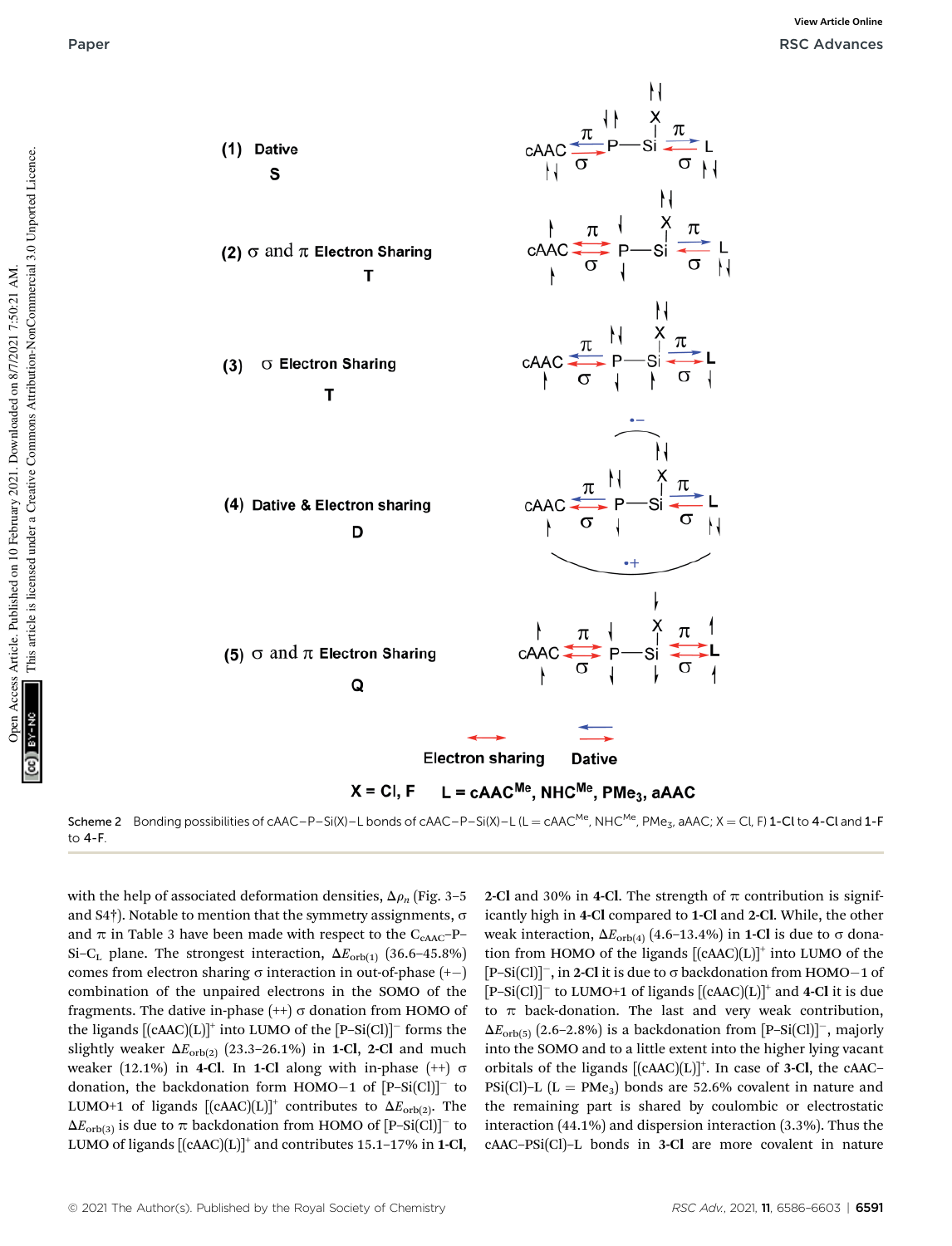Table 2 EDA-NOCV results of  $c$ AAC–P–Si(Cl)–L (L =  $c$ AAC<sup>Me</sup>, NHC<sup>Me</sup>, PMe<sub>3</sub>, aAAC) compounds using five different sets of fragments with different charges and electronic states (S = singlet, D = doublet, T = triplet, Q = quintet) and associated bond types at the BP86-D3(BJ)/TZ2P level. Energies are in kcal mol $^{-1}$ . The most favourable fragmentation scheme and bond type is given by the smallest  $\Delta E_{\rm orb}$  value written in bold

| Molecule                                         | Bond type <sup><math>a</math></sup> | Fragments                                          | $\Delta E_{\rm int}$ | $\Delta E_{\rm Pauli}$ | $\Delta E_{\rm elstat}$ | $\Delta E_{\mathrm{disp}}$ | $\Delta E_{\rm orb}$ |
|--------------------------------------------------|-------------------------------------|----------------------------------------------------|----------------------|------------------------|-------------------------|----------------------------|----------------------|
| cAAC-P-Si(Cl)-cAAC                               | D                                   | $(cAAC^{Me})_{2}$ (S) + P-Si(Cl) (S)               | $-205.8$             | 651.3                  | $-408.9$                | $-23.6$                    | $-424.7$             |
|                                                  | $E(\sigma, \pi)$                    | $(cAAC^{Me})_{2}$ (T) + P-Si(Cl) (T)               | $-339.9$             | 556.0                  | $-344.8$                | $-23.6$                    | $-527.6$             |
|                                                  | E $(σ, σ)$                          | $(cAAC^{Me})_{2}$ (T) + P-Si(Cl) (T)               | $-218.3$             | 609.5                  | $-371.8$                | $-23.6$                    | $-432.4$             |
|                                                  | $D + E$                             | $[(cAAC^{Me})_2]^+ (D) + [P-Si(Cl)]^- (D)$         | $-252.5$             | 622.1                  | 440.2                   | $-23.6$                    | $-410.8$             |
|                                                  | E                                   | $(cAAC^{Me})_{2} (Q) + P-Si(Cl) (Q)$               | $-304.7$             | 499.9                  | $-341.0$                | $-23.6$                    | $-440.0$             |
| cAAC-P-Si(Cl)-NHC                                | D                                   | $[(cAAC^{Me})(NHC^{Me})](S) + P-Si(Cl)(S)$         | $-192.1$             | 548.3                  | $-356.6$                | $-21.9$                    | $-362.0$             |
|                                                  | $E(\sigma, \pi)$                    | $[(cAAC^{Me})(NHC^{Me})](T) + P-Si(Cl)(T)$         | $-203.2$             | 487.7                  | $-312.9$                | $-21.9$                    | $-356.1$             |
|                                                  | E $(σ, σ)$                          | $[(cAAC^{Me})(NHC^{Me})](T) + P-Si(Cl)(T)$         | $-369.4$             | 507.0                  | $-332.6$                | $-21.9$                    | $-521.8$             |
|                                                  | $D + E$                             | $[(cAAC^{Me})(NHC^{Me})]^+ (D) + [P-Si(Cl)]^- (D)$ | $-246.3$             | 514.6                  | $-390.6$                | $-21.9$                    | $-348.5$             |
|                                                  | E                                   | $[(cAAC^{Me})(NHC^{Me})](Q) + P-Si(Cl)(Q)$         | $-334.7$             | 436.8                  | $-299.5$                | $-21.9$                    | $-450.2$             |
| $cAAC-P-Si(Cl)-PMe3$                             | D                                   | $[(cAAC^{Me})(PMe_3)] (S) + P-Si(Cl) (S)$          | $-177.1$             | 743.7                  | $-391.3$                | $-21.5$                    | $-507.9$             |
|                                                  | $E(\sigma, \pi)$                    | $[(cAAC^{Me})(PMe_3)] (T) + P-Si(Cl) (T)$          | $-189.4$             | 465.9                  | $-289.2$                | $-21.5$                    | $-344.6$             |
|                                                  | E $(σ, σ)$                          | $[(cAAC^{Me})(PMe_3)] (T) + P-Si(Cl) (T)$          | $-359.2$             | 517.7                  | $-297.7$                | $-21.5$                    | $-557.7$             |
|                                                  | $D + E$                             | $[(cAAC^{Me})(PMe_3)]^+(D) + [P-Si(Cl)]^-(D)$      | $-236.9$             | 651.7                  | $-427.8$                | $-21.5$                    | $-439.3$             |
|                                                  | E                                   | $[(cAAC^{Me})(PMe_3)] (Q) + P-Si(Cl) (Q)$          | $-339.1$             | 429.1                  | $-282.7$                | $-21.5$                    | $-464.0$             |
| cAAC-P-Si(Cl)-aAAC                               | D                                   | $[(cAAC^{Me})(aAAC)]$ (S) + P-Si(Cl) (S)           | $-222.6$             | 684.8                  | $-428.6$                | $-26.6$                    | $-452.2$             |
|                                                  | $E(\sigma, \pi)$                    | $[(cAAC^{Me})(aAAC)] + P-Si(Cl)(T)$                | $-198.9$             | 717.4                  | $-415.7$                | $-26.6$                    | $-473.8$             |
|                                                  | E $(σ, σ)$                          | $[(cAACMe)(aAAC)] (T) + P-Si(Cl) (T)$              | $-321.4$             | 605.8                  | $-370.5$                | $-26.6$                    | $-530.0$             |
|                                                  | $D + E$                             | $[(cAAC^{Me})(aAAC)]^{+}(D) + [P-Si(Cl)]^{-}(D)$   | $-259.4$             | 675.8                  | $-469.4$                | $-26.6$                    | $-439.1$             |
|                                                  | E                                   | $[(cAACMe)(aAAC)] (Q) + P-Si(Cl) (Q)$              | $-2889$              | 5562                   | $-369.9$                | $-26.6$                    | $-448.5$             |
| $^a$ D = dative bond; E = electron sharing bond. |                                     |                                                    |                      |                        |                         |                            |                      |

compared to those of 1-Cl and 2-Cl. Similar to the other two compounds, there are five significant orbital terms,  $\Delta E_{\text{orb}(1)}$ - $\Delta E_{\text{orb(5)}}$  in 3-Cl. The strongest interaction,  $\Delta E_{\text{orb(1)}}$  (37.9%) comes from the electron sharing  $\sigma$  interaction in out-of-phase (+-) combination of the unpaired electrons in the SOMO-1 of the fragments. The third orbital term,  $\Delta E_{\text{orb(3)}}$  (35.7%) is as strong as  $\Delta E_{\text{orb}(1)}$  and is due to electron sharing  $\pi$  interaction of the unpaired electrons in the SOMO of the fragments.  $\Delta E_{\text{orb}(2)}$ term is a dative in-phase  $(++) \sigma$  donation from HOMO of the

ligands  $[(cAAC)(L)]$  into LUMO of the P–Si(Cl). It is rather weak (14.1%) compared to  $\sigma$  and  $\pi$  electron sharing contributions. The other two orbital terms,  $\Delta E_{\text{orb}(4)}$  and  $\Delta E_{\text{orb}(5)}$  are due to  $\sigma$ back donations from HOMO and HOMO-3 of P-Si(Cl) into higher lying LUMO+13 and LUMO+2 vacant orbitals of  $[(cAAC)(L)]$  ligands, respectively.

Similarly, we have analyzed cAAC–PSi(F)–L bonds of the fluoro-substituted cAAC–P–Si(F)–L (L = cAAC<sup>Me</sup>, NHC<sup>Me</sup>, PMe<sub>3</sub>) compounds  $1-F$  to  $4-F$ , using EDA-NOCV by considering five

Table 3 The EDA-NOCV results at the BP86-D3(BJ)/TZ2P level of cAAC–PSi(Cl)–L bonds of cAAC–P–Si(Cl)–L (L = cAAC<sup>Me</sup>, NHC<sup>Me</sup>, PMe<sub>3</sub>, aAAC) using [(cAAC)(L)]<sup>+</sup> and (P–Si(Cl))<sup>–</sup> in the electronic doublet (D) states as interacting fragments for L = cAAC<sup>Me</sup>, NHC<sup>Me</sup>, aAAC and neutral  $[ (cAAC)(L) ]$  and P-Si(Cl) in the triplet (T) state as interacting fragments for L = PMe<sub>3</sub>. Energies are in kcal mol<sup>-1</sup>

| Energy                                    | Interaction                                                    | $[(cAAC)2]+ (D) +$<br>$[P-Si(Cl)]^- (D)$ | $[(cAAC)(NHC)]^+(D)$<br>+ $[P-Si(Cl)]^- (D)$ | [(cAAC)(PMe <sub>3</sub> )] (T)<br>$+$ P-Si(Cl) $(T)$ | $[(cAAC)(aAAC)]^+(D)$<br>+ $[{\rm P-Si}({\rm Cl})]^-$ (D) |
|-------------------------------------------|----------------------------------------------------------------|------------------------------------------|----------------------------------------------|-------------------------------------------------------|-----------------------------------------------------------|
|                                           |                                                                | $-252.5$                                 | $-246.3$                                     | $-189.4$                                              | $-259.4$                                                  |
| $\Delta E_{\rm int}$                      |                                                                |                                          |                                              |                                                       |                                                           |
| $\Delta E_{\rm Pauli}$                    |                                                                | 622.1                                    | 514.6                                        | 465.9                                                 | 675.8                                                     |
| $\Delta E_{\mathrm{disp}}{}^a$            |                                                                | $-23.6(2.6\%)$                           | $-21.9(2.9\%)$                               | $-21.5(3.3\%)$                                        | $-26.6(2.8\%)$                                            |
| $\Delta E_{\rm elstat}$                   |                                                                | $-440.2(50.3\%)$                         | $-390.6(51.3%)$                              | $-289.2(44.1\%)$                                      | $-469.4(50.2\%)$                                          |
| $\Delta E_{\rm orb}{}^a$                  |                                                                | $-410.8(46.9\%)$                         | $-348.5(45.8\%)$                             | $-344.6(52.6\%)$                                      | $-439.1(47%)$                                             |
| $\Delta E_{\rm orb(1)}^{\mu}$             | cAAC-P-Si(Cl)-L $\sigma$ e <sup>-</sup> sharing (+,-)          | $-163.0(39.6\%)$                         | $-159.8(45.8\%)$                             | $-130.6(37.9%)$                                       | $-157.9(36%)$                                             |
| $\Delta E_{\rm orb(2)}^{\mu}$             | $cAAC \rightarrow P-Si(Cl) \leftarrow L \sigma$ donation (+,+) | $-107.2$ (26.1%)                         | $-81.4(23.3\%)$                              | $-48.5(14.1\%)$                                       | $-53.0(12.1\%)$                                           |
| $\Delta E_{\rm orb(3)}{}^\nu$             | cAAC-P-Si(Cl)-L $\pi$ e <sup>-</sup> sharing                   |                                          |                                              | $-123.2$ (35.7%)                                      |                                                           |
|                                           | $cAAC \leftarrow P-Si(Cl) \rightarrow L \pi$ back donation     | $-62.2(15.1\%)$                          | $-59.2(17.0\%)$                              |                                                       | $-131.2(30\%)$                                            |
| $\Delta E_{\rm orb (4)}^{\qquad \  \  b}$ | $cAAC \rightarrow P-Si(Cl) \leftarrow L \sigma$ donation       | $-43.9(10.7%)$                           |                                              |                                                       |                                                           |
|                                           | $cAAC \leftarrow P-Si(Cl) \rightarrow L$ back donation         |                                          | $-16.1(4.6\%)$                               | $-14.8(4.3\%)$                                        | $-59.1(13.4\%)$                                           |
| $\Delta E_{\rm orb(5)}^{\qquad \  \  b}$  | $cAAC \leftarrow P-Si(Cl) \rightarrow L$ back donation         | $-10.7(2.6\%)$                           | $-9.8(2.8\%)$                                | $-6.8(1.9\%)$                                         | $-11.1(2.5\%)$                                            |
| $\Delta E_{\rm orb (rest)}^{\mu}$         |                                                                | $-23.8(5.8\%)$                           | $-22.2(6.3\%)$                               | $-20.7(6.0\%)$                                        | $-26.8(6.1\%)$                                            |

 $^a$  The values in the parentheses show the contribution to the total attractive interaction  $\Delta E_{\rm elstat}$  +  $\Delta E_{\rm orb}$  +  $\Delta E_{\rm disp}$ .  $^b$  The values in parentheses show the contribution to the total orbital interaction  $\Delta E_{\text{orb}}$ .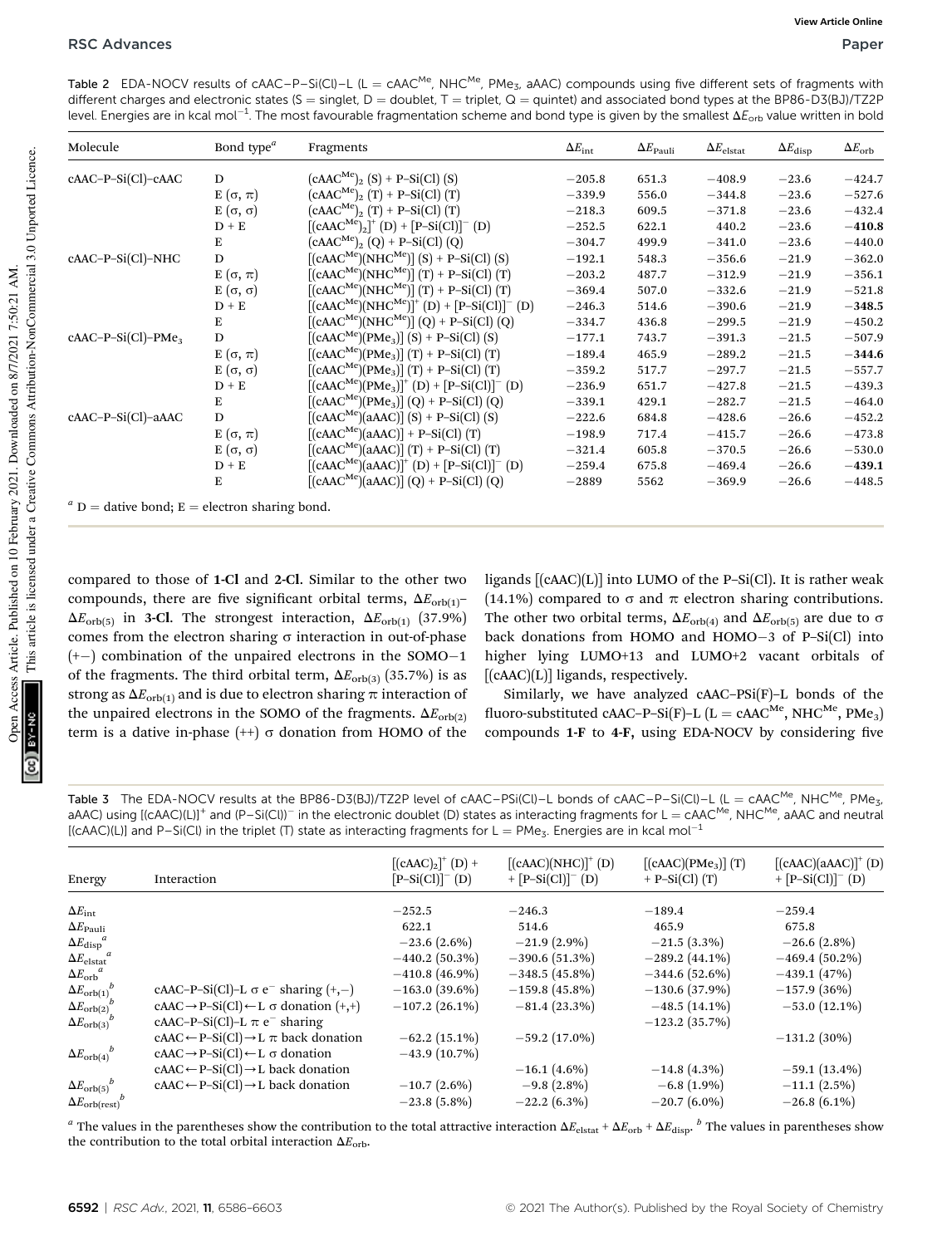

Fig. 3 The shape of the deformation densities,  $\Delta \rho_{(1)-(5)}$  that correspond to  $\Delta E_{orb(1)-(5)}$ , and the associated MOs of cAAC–P–Si(Cl)–cAAC and the fragments orbitals of  $[(\text{cAAC})_2]^+$  and  $[{\sf P-Si-Cl}^-$  in the doublet state at the  $\overline{\sf BPS6-D3(BJ)/TZ2P}$  level. Isosurface values are 0.003 au. The eigenvalues  $|v_n|$  give the size of the charge migration in e. The direction of the charge flow of the deformation densities is red  $\rightarrow$  blue.

different bonding possibilities on the similar lines of chlorosubstituted complexes 1-Cl to 3-Cl. EDA-NOCV results from Table 4 suggests that for 1-F, the fragmentation scheme involving singly charged  $[(cAAC)(L)]^+$  and  $[P-Si(F)]^-$  fragments in electronic doublet state forming both electron sharing and dative bonds gives the best bonding description. It is to be observed that for 1-F bonding possibility (1) forming dative bonds also have comparable  $\Delta E_{\rm orb}$  value with the best bonding possibility (4), indicating that the dative bonding model might also be valid in describing the bonding. Whereas, for 2-F and 3- F, the best bonding description of cAAC–PSi(F)–L bonds comes from the interaction of neutral  $[(cAAC)(L)]$  and P-Si(Cl/F)

fragments in triplet electronic state forming  $\sigma$  and  $\pi$  electron sharing bonds and other  $\sigma$  and  $\pi$  dative bonds. Interestingly, for complex 4-F, the best bonding description comes almost equally from two bonding possibilities, (4) and (5), where the bonding can be explained in terms of mixture of electron sharing and dative bonds (4), as well as all electron sharing bonds (5), since,  $\Delta E_{\rm orb}$  value differ by less than 1 kcal mol $^{-1}$ . It is to be noted that the fluoro-substituted compound  $cAAC-PSi(F)$ – NHC (2-F), in contrast to its chloro substituted counterpart (2- Cl), prefers to form  $\sigma$  and  $\pi$  electron sharing cAAC–PSi(F)–L bonds with interacting fragments in triplet state. This change in bonding preference is in agreement with the significant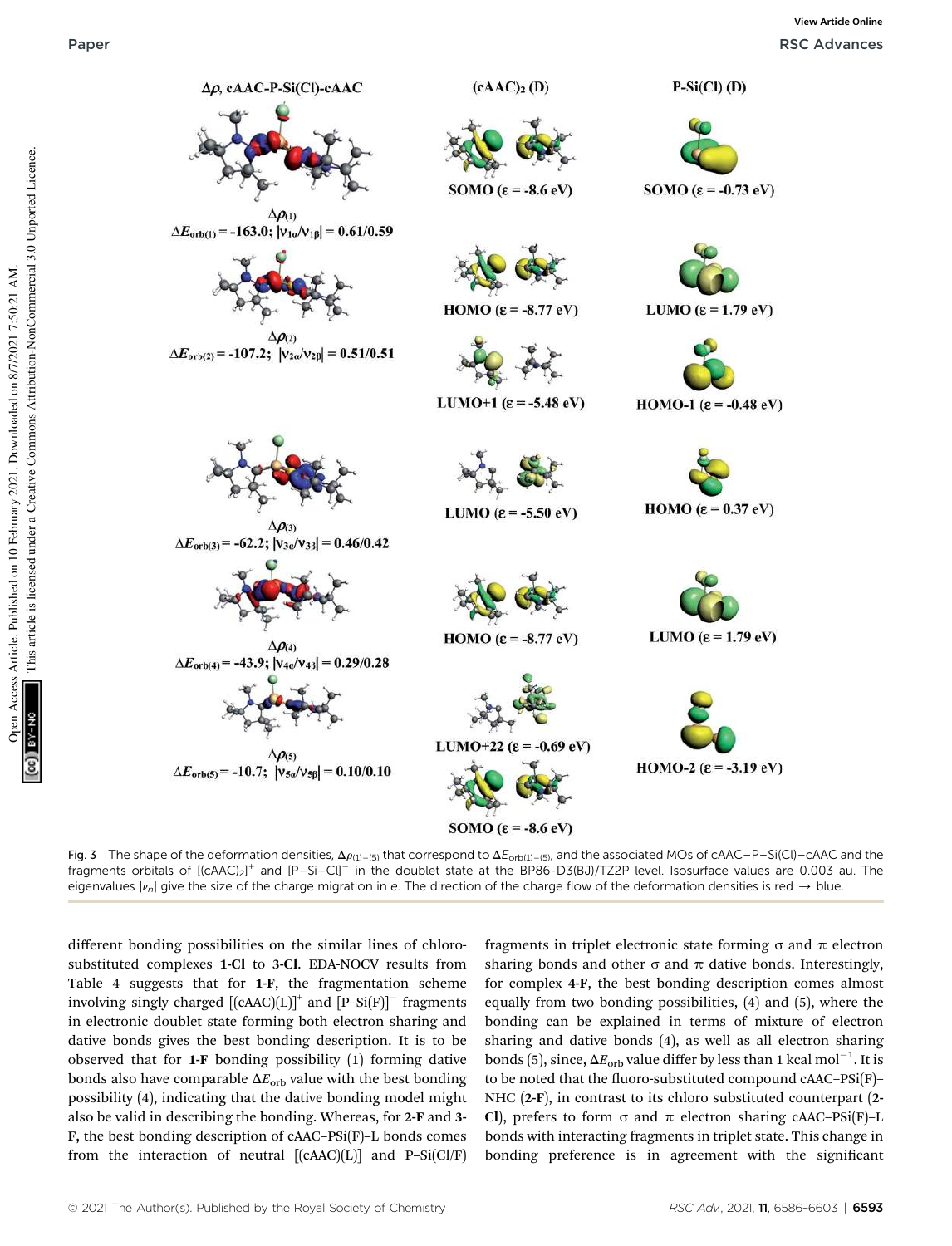

Fig. 4 The shape of the deformation densities,  $\Delta \rho_{(1)-(5)}$  that correspond to  $\Delta E_{orb(1)-(5)}$ , and the associated MOs of cAAC–P–Si(Cl)–NHC and the fragments orbitals of [(cAAC)(NHC)] <sup>+</sup> and [P–Si–Cl]<sup>–</sup> in the doublet state at the BP86-D3(BJ)/TZ2P level of theory. Isosurface values are 0.003 au for  $\Delta\rho_{(1)-(3)}$  and isosurface value 0.001 for  $\Delta\rho_{(4)-(5)}$ . The eigenvalues  $|\nu_n|$  give the size of the charge migration in e. The direction of the charge flow of the deformation densities is from red  $\rightarrow$  blue.

increase in C–P–Si–C torsion angle for fluoro-substituted complex (Fig. 1), which might have altered the PSi(F)–L orbital interactions.

The numerical results from Table 5 gives the detailed information on the pairwise interactions of cAAC–PSi(F)–L bonds. cAAC–PSi(F)–L bonds in 2-F (51.4%), 3-F (52.7%) and 4-F (53%) are more covalent in nature compared to 1-F (46.7%). There are five orbital terms,  $\Delta E_{\text{orb}(1)}$ – $\Delta E_{\text{orb}(5)}$  and associated deformation densities,  $\Delta \rho_n$  (Fig. S6–S9†) for all three compounds 1-F to 4-F. For 1-F, the strongest interaction,  $\Delta E_{\text{orb}(1)}$  $(40.3\%)$  comes from electron sharing  $\sigma$  interaction in out-ofphase (+-) combination of the unpaired electrons in the SOMO of the fragments. The dative in-phase  $(++) \sigma$  donation from HOMO of the ligands  $[(cAAC)(L)]^{+}$  into LUMO of the [P- $\text{Si(F)}$ <sup>-</sup> forms the slightly weaker  $\Delta E_{\text{orb(2)}}$  (25.3%). Along with inphase  $(++)\sigma$  donation, the back donation form HOMO-1 of [P- $Si(F)]^-$  to LUMO+1 of ligands  $[(cAAC)(L)]^+$  contributes to

 $\Delta E_{\text{orb}(2)}$ . The  $\Delta E_{\text{orb}(3)}$  (15.0%) is due to  $\pi$  backdonation from HOMO of  $[P-Si(F)]^-$  to LUMO of ligands  $[(cAAC)(L)]^+$ . The  $\sigma$ contribution is higher compared to  $\pi$  contribution. While, the other weak interaction  $\Delta E_{\text{orb}(4)}$  (11.5%) is due to  $\sigma$  donation from HOMO of the ligands  $[(cAAC)(L)]^+$  into LUMO of the [P- $\text{Si}(F)^{-}$ . The last and very weak contribution,  $\Delta E_{\text{orb}(5)}$  (2.6%) is a backdonation from  $HOMO-2$  of  $[P-Si(F)]^-$  into the SOMO of ligands [(cAAC)(L)]<sup>+</sup>. Whereas, in case of complexes 2-F and 3-F, the strongest interaction,  $\Delta E_{\text{orb(1)}}$  (45.2–46.5%) comes from the electron-sharing  $\sigma$  interaction in out-of-phase  $(+-)$  combination of the unpaired electrons in the SOMO-1 of the fragments. Third orbital term  $\Delta E_{\text{orb(3)}}$  (20.5–28.5%) is slightly weaker than  $\Delta E_{\text{orb}(1)}$  and is due to electron sharing  $\pi$  interaction of the unpaired electrons in the SOMO of the fragments.  $\Delta E_{\text{orb}(2)}$  term is a dative in-phase  $(+) \sigma$  donation from HOMO of the ligands [ $(cAAC)(L)$ ] in to LUMO of the P–Si(F). It is equivalent to  $\pi$ interaction in complex 2-F (20.1%) and rather weak (13.2%) in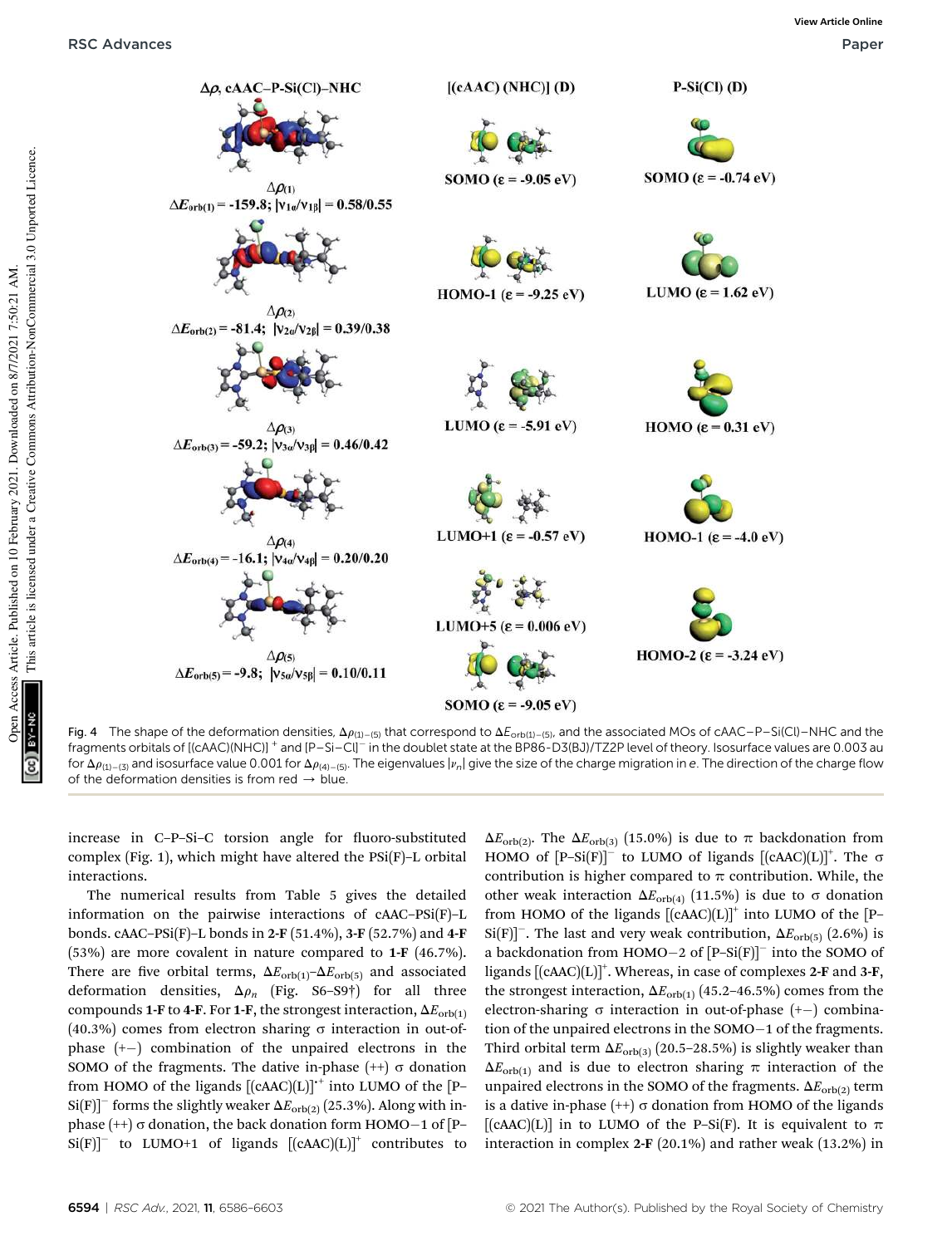

Fig. 5 The shape of the deformation densities,  $\Delta\rho_{(1)-(5)}$  that correspond to  $\Delta E_{orb(1)-(5)}$ , and the associated MOs of cAAC–P–Si(Cl)–PMe<sub>3</sub> and the fragments orbitals of [(cAAC)(PMe3)] and [P–Si–Cl] in the triplet state at the BP86-D3(BJ)/TZ2P level. Isosurface values are 0.003 au. The eigenvalues  $|v_n|$  give the size of the charge migration in e. The direction of the charge flow of the deformation densities is red  $\rightarrow$  blue.

complex 3-F. The other two orbital terms  $\Delta E_{\text{orb}(4)}$  and  $\Delta E_{\text{orb}(5)}$ are due to  $\sigma$  back donations from HOMO and HOMO $-1$  of P-Si(F) in to LUMO+1 and SOMO-1 orbitals of [(cAAC)L)] ligands, respectively in compound 2-F. The orbital terms  $\Delta E_{\text{orb}(4)}$  and  $\Delta E_{\text{orb(5)}}$  in 3-F are  $\sigma$  backdonations from HOMO and HOMO $-3$ of P–Si $(F)$  in to LUMO+3 and LUMO+2 orbitals of  $[(cAAC)(L)]$ ligands. In 4-F, the four significant orbital terms,  $\Delta E_{\text{orb(1)}}$  $\Delta E_{\text{orb}(4)}$  between the neutral fragments in the quintet states are identified as strong in-phase  $(+,+)$  and out-of-phase  $(+,-)$ electron sharing  $\sigma$  interactions,  $\Delta E_{\text{orb}(1)}$  and  $\Delta E_{\text{orb}(2)}$  and the weaker but still rather strong  $\pi$  interactions,  $\Delta E_{\text{orb(3)}}$  and  $\Delta E_{\text{orb}(4)}$ . The weaker  $\Delta E_{\text{orb}(5)}$  is a  $\sigma$  interaction between HOMO-2 of P–Si(F) and SOMO- of [(cAAC)(L)] ligands.

We have further focussed our study on understanding the nature of P-Si bonds of all cAAC-PSi(Cl/F)-L  $(L = cAAC^{Me})$ ,  $NHC^{Me}$ , PMe<sub>3</sub>, aAAC) molecules (1-Cl to 4-Cl and 1-F to 4-F). We have considered three different bonding possibilities (Scheme 3) by varying the charge and electronic states of the interacting fragments, cAAC–P and Si(Cl/F)–L, *viz.*, (1) neutral cAAC–P and Si(Cl/F)–L fragments in their electronic doublet states leading to the formation of electron sharing and dative bonds, (2) singly charged  $[CAAC-P]$ <sup>-</sup> and  $[Si(Cl/F)-L]$ <sup>+</sup> fragments in electronic singlet state forming dative bonds and (3) singly charged [cAAC– P]<sup>+</sup> and [Si(Cl/F)-L]<sup>-</sup> fragments in electronic singlet state forming dative bonds. EDA-NOCV results from Tables 6 and S3† show that the best bonding description of central P–Si bond in all eight compounds (1-Cl to 4-Cl and 1-F to 4-F) comes from the interaction of neutral fragments in doublet state forming electron sharing and dative bonds. Whereas, the best bonding description of P–Si bond in unsubstituted P–Si(Cl) comes from the interaction of neutral P and Si(Cl) fragments in quartet state forming three electron sharing bonds (Table S17†). This change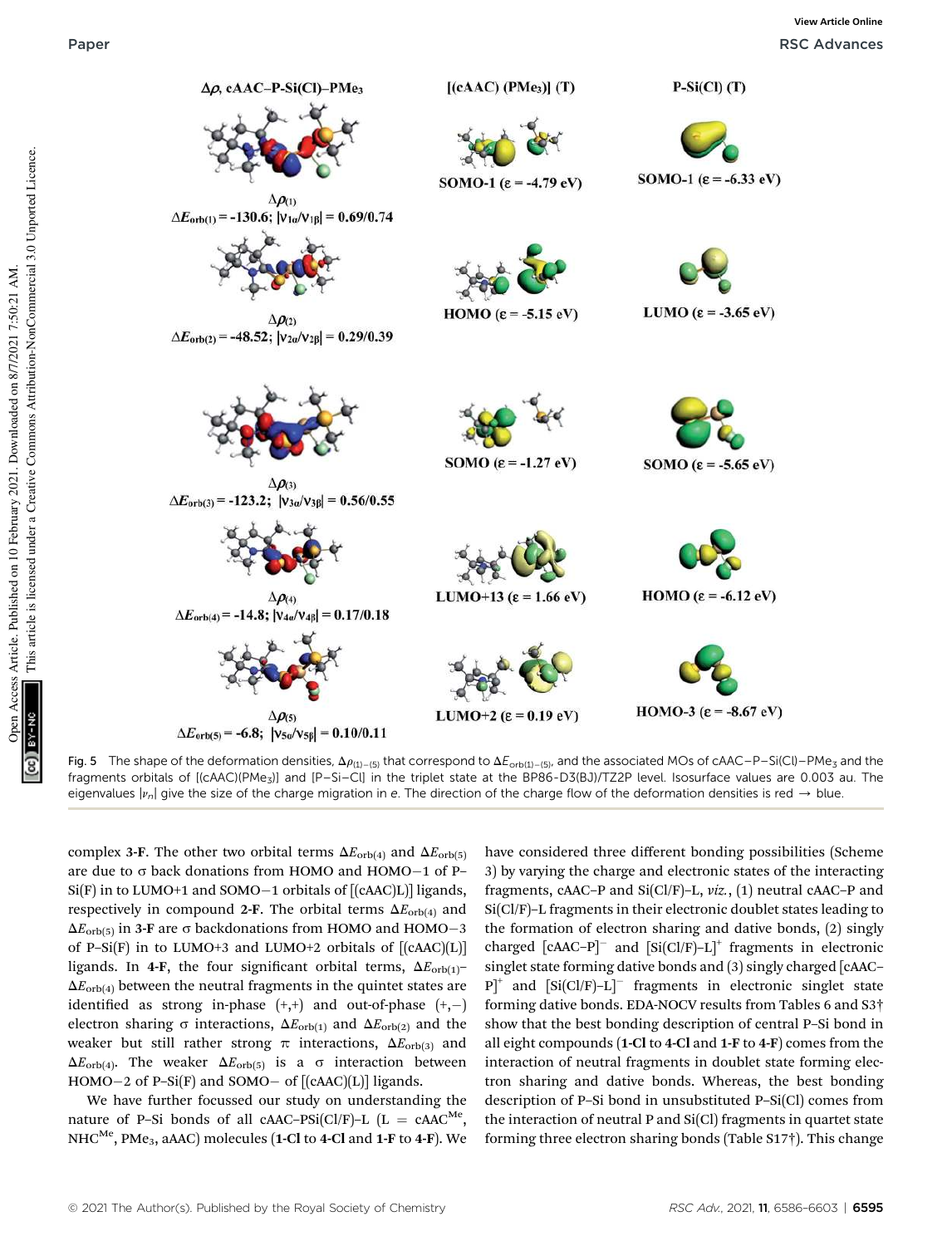Table 4 EDA-NOCV results of cAAC–PSi(F)–L bonds of cAAC–P–Si(F)–L (L = cAAC<sup>Me</sup>, NHC<sup>Me</sup>, PMe<sub>3</sub>, aAAC) using five different sets of fragments with different charges and electronic states (S = singlet, D = doublet, T = triplet, Q = quintet) and associated bond types at the BP86-D3(BJ)/ TZ2P level of theory. Energies are in kcal mol $^{-1}$ . The most favourable fragmentation scheme and bond type are given by the smallest  $\Delta E_{\rm orb}$  value (written in bold)

| Molecule            | Bond type <sup><i>a</i></sup> | Fragments                                         | $\Delta E_{\rm int}$ | $\Delta E_{\rm Pauli}$ | $\Delta E_{\rm elstat}$ | $\Delta E_{\mathrm{disp}}$ | $\Delta E_{\rm orb}$ |
|---------------------|-------------------------------|---------------------------------------------------|----------------------|------------------------|-------------------------|----------------------------|----------------------|
| $cAAC-P-Si(F)-cAAC$ | D                             | $(cAAC^{Me})_{2}$ (S) + P-Si(F) (S)               | $-203.9$             | 638.2                  | $-406.3$                | $-21.3$                    | $-414.6$             |
|                     | $E(\sigma, \pi)$              | $(cAAC^{Me})_{2}$ (T) + P-Si(F) (T)               | $-216.5$             | 601.6                  | $-370.2$                | $-21.3$                    | $-426.6$             |
|                     | E $(σ, σ)$                    | $(cAAC^{Me})_{2}$ $(T)$ + P-Si(F) $(T)$           | $-344.3$             | 553.5                  | $-347.6$                | $-21.3$                    | $-528.7$             |
|                     | $D + E$                       | $[(cAAC^{Me})_2]^+ (D) + [P-Si(F)]^- (D)$         | $-252.7$             | 619.9                  | $-443.5$                | $-21.3$                    | $-407.8$             |
|                     | E                             | $(cAAC^{Me})_{2} (Q) + P-Si(F) (Q)$               | $-305.8$             | 498.2                  | $-345.8$                | $-21.3$                    | $-436.8$             |
| $cAAC-P-Si(F)-NHC$  | ${\bf D}$                     | $[(cAAC^{Me})(NHC^{Me})](S) + P-Si(F)(S)$         | $-188.0$             | 575.8                  | $-367.3$                | 19.4                       | $-377.1$             |
|                     | E $(\sigma, \pi)$             | $[(cAAC^{Me})(NHC^{Me})](T) + P-Si(F)(T)$         | $-199.9$             | 495.8                  | $-319.1$                | $-19.4$                    | $-357.3$             |
|                     | E $(σ, σ)$                    | $[(cAAC^{Me})(NHC^{Me})](T) + P-Si(F)(T)$         | $-373.1$             | 526.7                  | $-339.8$                | $-19.4$                    | $-540.6$             |
|                     | $D + E$                       | $[(cAAC^{Me})(NHC^{Me})]^+ (D) + [P-Si(F)]^- (D)$ | $-346.2$             | 497.5                  | $-338.5$                | $-19.4$                    | $-485.7$             |
|                     | Е                             | $[(cAAC^{Me})(NHC^{Me})](Q) + P-Si(F)(Q)$         | $-248.0$             | 543.8                  | $-405.1$                | $-19.4$                    | $-367.4$             |
| $cAAC-P-Si(F)-PMe3$ | D                             | $[(cAAC^{Me})(PMe_3)] (S) + P-Si(F) (S)$          | $-169.7$             | 711.8                  | $-377.3$                | $-19.3$                    | $-484.8$             |
|                     | E $(σ, π)$                    | $[(cAAC^{Me})(PMe_3)] (T) + P-Si(F) (T)$          | $-184.0$             | 447.1                  | $-279.2$                | $-19.3$                    | $-332.6$             |
|                     | E $(σ, σ)$                    | $[(cAAC^{Me})(PMe_3)] (T) + P-Si(F) (T)$          | $-373.5$             | 564.8                  | $-313.2$                | $-19.3$                    | $-605.8$             |
|                     | $D + E$                       | $[(cAAC^{Me})(PMe_3)]^+(D) + [P-Si(F)]^-(D)$      | $-234.2$             | 631.5                  | $-421.1$                | $-19.3$                    | $-425.2$             |
|                     | E                             | $[(cAAC^{Me})(PMe_3)] (Q) + P-Si(F) (Q)$          | $-336.8$             | 402.3                  | $-268.9$                | $-19.3$                    | $-450.9$             |
| $cAAC-P-Si(F)-aAAC$ | D                             | $[(cAAC^{Me})(aAAC)]$ (S) + P-Si(F) (S)           | $-219.4$             | 691.0                  | $-433.0$                | $-23.6$                    | $-453.8$             |
|                     | $E(\sigma, \pi)$              | $[(cAAC^{Me})(aAAC)] + P-Si(F)$ (T)               | $-197.1$             | 719.0                  | $-416.6$                | $-23.6$                    | $-475.9$             |
|                     | E $(σ, σ)$                    | $[(cAAC^{Me})(aAAC)] (T) + P-Si(F) (T)$           | $-327.4$             | 602.9                  | $-373.4$                | $-23.6$                    | $-533.4$             |
|                     | $D + E$                       | $[(cAAC^{Me})(aAAC)]^{+} (D) + [P-Si(F)]^{-} (D)$ | $-260.1$             | 691.4                  | $-480.9$                | $-23.6$                    | $-447.0$             |
|                     | Е                             | $[(cAAC^{Me})(aAAC)] (Q) + P-Si(F) (Q)$           | $-290.7$             | 552.5                  | $-373.3$                | $-23.6$                    | $-446.3$             |

 $a<sup>a</sup>$  D = dative bond; E = electron sharing bond.

in nature of bonding is owed to the presence of donor ligands which weakens the P–Si bond.

Further analysis of the best bonding description indicates four pairwise interactions  $\Delta E_{\text{orb}(1)} - \Delta E_{\text{orb}(4)}$  in all the compounds (Tables 7 and S4 $\dagger$ ) (Fig. 6–8, S5 and S10–S13 $\dagger$ ). The strongest interaction  $\Delta E_{\text{orb}(1)}$  (77.5–81.4%) is due to the electron sharing  $\sigma$ 

interaction of the unpaired electrons in the SOMO of the fragments. The second orbital term,  $\Delta E_{\text{orb}(2)}$  is a  $\pi$  donation from HOMO of cAAC–P into LUMO of Si(Cl/F)–L and contributes 6.3– 9.2% to the total orbital interaction. The  $\pi$  contributions are very weak compared to the  $\sigma$  contributions. The remaining two orbital terms,  $\Delta E_{\text{orb}(3)}$  and  $\Delta E_{\text{orb}(4)}$  are from weak  $\sigma/\pi$  donation

Table 5 The EDA-NOCV results at the BP86-D3(BJ)/TZ2P level of cAAC–PSi(F)–L bonds of cAAC–P–Si(Cl)–L (L = cAAC<sup>Me</sup>, NHC<sup>Me</sup>, PMe<sub>3</sub>, aAAC) using [(cAAC)(L)]<sup>+</sup> and (P–Si(F))<sup>–</sup> in the electronic doublet (D) states as interacting fragments for L = cAAC<sup>Me</sup>, neutral [(cAAC)(L)] and P–Si(F) in the triplet (T) state as interacting fragments for  $L = NHC^{Me}$ , PMe<sub>3</sub> and neutral [(cAAC)(L)] and P–Si(F) in the electronic quartet state for  $L = aAAC$ . Energies are in kcal mol $^{-1}$ 

| Energy                                      | Interaction                                                        | $[(cAAC)2]+ (D)$<br>+ $[P-Si(F)]^- (D)$ | $[(cAAC)(NHC)]$ (T)<br>$+$ P-Si(F) (T) | [(cAAC)(PMe <sub>3</sub> )] (T)<br>$+$ P-Si(F) (T) | $[(cAAC)(aAAC)]$ (Q)<br>$+$ P-Si(F) (Q) |
|---------------------------------------------|--------------------------------------------------------------------|-----------------------------------------|----------------------------------------|----------------------------------------------------|-----------------------------------------|
| $\Delta E_{\rm int}$                        |                                                                    | $-252.7$                                | $-199.9$                               | $-184.0$                                           | $-290.7$                                |
| $\Delta E_{\rm Pauli}$                      |                                                                    | 619.9                                   | 495.8                                  | 447.1                                              | 552.5                                   |
| $\Delta E_{\mathrm{disp}}{}^a$              |                                                                    | $-21.3(2.4\%)$                          | $-19.4(2.8\%)$                         | $-19.3(3.0\%)$                                     | $-23.6(2.8\%)$                          |
| $\Delta E_{\mathrm{elstat}}^{\ \ \ \alpha}$ |                                                                    | $-443.5(50.8\%)$                        | $-319.1(45.8\%)$                       | $-279.2$ (44.3%)                                   | $-373.3(44.2\%)$                        |
| $\Delta E_{\rm orb}{}^a$                    |                                                                    | $-407.8(46.7%)$                         | $-357.3(51.4\%)$                       | $-332.6(52.7%)$                                    | $-446.3(53%)$                           |
| $\Delta E_{\rm orb(1)}^b$                   | cAAC-P-Si(F)-L $\sigma$ e <sup>-</sup> sharing (+,-)               | $-164.6(40.3\%)$                        | $-161.7(45.2\%)$                       | $-154.6(46.5%)$                                    | $-136.1(30.5\%)$                        |
| $\Delta E_{\rm orb(2)}^{\nu}$               | $cAAC \rightarrow P-Si(F) \leftarrow L \sigma$ donation $(+,+)$    | $-102.3(25.3\%)$                        | $-72.0(20.1\%)$                        | 44.0 (13.2%)                                       |                                         |
|                                             | $cAAC \rightarrow P-Si(F) \leftarrow L \sigma e^{-}$ sharing (+,+) |                                         |                                        |                                                    | $-146.5(32.8%)$                         |
| $\Delta E_{\rm orb(3)}^{\qquad \qquad b}$   | cAAC-P-Si(F)-L $\pi$ e <sup>-</sup> sharing                        |                                         | $-73.4(20.5\%)$                        | $-95.0(28.5%)$                                     | $-65.8(14.7%)$                          |
|                                             | cAAC ← P-Si(F) → L $\pi$ back donation                             | $-61.3(15.0\%)$                         |                                        |                                                    |                                         |
| $\Delta E_{\rm orb (4)}{}^b$                | $cAAC \rightarrow P-Si(F) \leftarrow L \sigma$ donation            | $-47.0(11.5%)$                          |                                        |                                                    |                                         |
|                                             | $cAAC \leftarrow P-Si(F) \rightarrow L \sigma$ back donation       |                                         | $-19.5(5.4\%)$                         | $-15.6(4.7%)$                                      |                                         |
|                                             | cAAC-P-Si(F)-L $\pi$ e <sup>-</sup> sharing                        |                                         |                                        |                                                    | $-59.3(13.3\%)$                         |
| $\Delta E_{\rm orb(5)}^{\qquad \qquad b}$   | $cAAC \leftarrow P-Si(F) \rightarrow L \sigma$ back donation       | $-10.8(2.6\%)$                          | $-10.5(2.9\%)$                         | $-7.4(2.2\%)$                                      | $-12.6(2.8\%)$                          |
| $\Delta E_{\rm orb (rest)}$                 |                                                                    | $-21.8(5.3\%)$                          | $-20.2(5.6\%)$                         | $-16.0(4.8\%)$                                     | $-26(5.8\%)$                            |

 $^a$  The values in the parentheses show the contribution to the total attractive interaction,  $\Delta E_{\rm elstat}$  +  $\Delta E_{\rm orb}$  +  $\Delta E_{\rm disp}$ .  $^b$  The values in parentheses show the contribution to the total orbital interaction,  $\Delta E_{\rm orb}$ .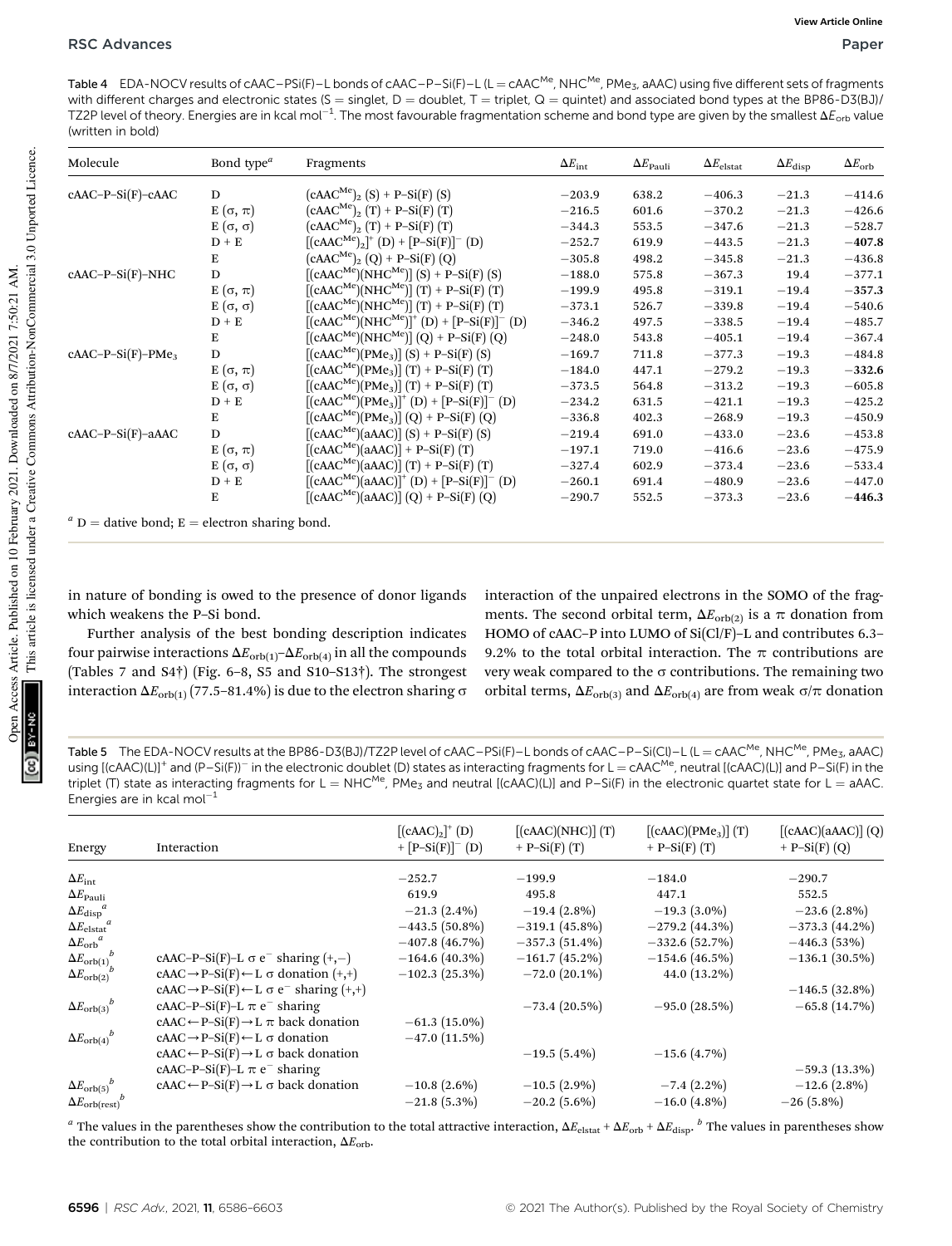

Scheme 3 Bonding possibilities of cAAC–P–Si(X)–L bond of cAAC– P-Si(X)–L (L = cAAC<sup>Me</sup>, NHC<sup>Me</sup>, PMe<sub>3</sub>, aAAC; X = Cl, F) 1-Cl to 4-Cl and 1-F to 4-F.

and back donations and are slightly different due to the improper molecular planes of the two fragments. In all compounds, the P–Si bond is slightly more covalent in nature rather with significant coulombic or electrostatic interaction. The pairwise interactions of P–Si bond in donor ligand free P–  $Si(Cl)$  molecule indicates strong electron sharing  $\sigma$  interaction and two equally contributing, rather strong electron sharing  $\pi$ interactions (Table S18 and Fig. S25†).

We have modelled and optimized the geometries of compounds, L-PSi(X) and L-Si(X)P ( $L =$  cAAC<sup>Me</sup>, NHC<sup>Me</sup>, PMe<sub>3</sub>,

aAAC)  $(X = Cl, F)$  to shade light on the effect of single donor ligand on P and Si atoms in bonding and stabilization of such species. The singlet states of all the compounds are found to be lower in energy than the corresponding triplet states by 30.16 to 36.53 kcal mol<sup>-1</sup> in case of L-PSi(X) and 8.16 to 21.0 kcal mol<sup>-1</sup> in case of L–Si(X)P  $[L = cAAC^{Me}$ , NHC<sup>Me</sup>, PMe<sub>3</sub>, aAAC; X = Cl, F]. The higher singlet–triplet energy gap  $(\Delta E_{S-T})$  indicates higher stability of L–PSi $(X)$  compared to L–Si $(X)$ P. The optimized geometries of P-bonded L–PSi(X) compounds (Fig. S15†) show that the chlorine atom is oriented *cis* to the cAAC ligand in cAAC–PSi(Cl), whereas the fluorine atom is *trans* to the cAAC ligand in  $cAAC-PSi(F)$ . The shift in halogen orientation is supported by the change in C–P–Si–X  $(X = Cl/F)$  torsion angle from  $2.2^{\circ}$  (cAAC-PSi(Cl)) to  $3.4^{\circ}$  (cAAC-PSi(F)) and can lead to a difference in L–P bonding in these compounds. Similar situation is observed in compounds with  $L = aAAC$ . The replacement of chlorine with fluorine caused in large shift in C-P-Si-X  $(X = \text{Cl/F})$  torsion angle from 177.1° in aAAC-PSi(Cl) to 5.2° in aAAC–PSi(F). The C–P–Si–X (X = Cl/F) torsion angle of 0.0° in L–  $PSi(X)$  with  $L = NHC^{Me}$ , PMe<sub>3</sub> shows that the halogen atom is in the same plane of the ligand. The optimised structures of the Si bonded compounds L–Si $(X)$ P are shown in Fig. S16.† The optimized geometries indicate that the Si(X)P unit is almost perpendicular to the ligand in all compounds with  $L = cAAC^{Me}$ , NHC<sup>Me</sup>, PMe<sub>3</sub>, aAAC (X = Cl, F). The acute C–Si–P bond angle of 66.8 indicates a C–Si–P semi-bridging possibility. The L–Si bond lengths in compounds  $L-Si(X)P$  are slightly longer compared to the L–Si bond lengths in cAAC–PSi(X)–L with  $L =$ cAAC<sup>Me,</sup> aAAC and are slightly shorter in case of L-Si(X) with L =  $NHC^{Me}$ , PMe<sub>3</sub>.

The dissociation energies,  $D_e$  of L–P/Si bonds in L–PSi(X) and L–Si(X)P compounds were calculated at BP86-D3(BJ)/Def2- TZVPP level to understand the thermodynamic stability of these species. The comparison of results in Tables S5 and S6† show higher dissociation energy for L–P bonds (52– 78 kcal mol<sup>-1</sup>) than L-Si bonds (35-69 kcal mol<sup>-1</sup>). The

Table 6 EDA-NOCV results of cAACP–Si(CI)L bond of cAAC–P–Si(CI)–L (L = cAAC<sup>Me</sup>, NHC<sup>Me</sup>, PMe<sub>3</sub>, aAAC) using three different sets of fragments with different charges and electronic states (S = singlet, D = doublet) and associated bond types at the BP86-D3(BJ)/TZ2P level of theory. Energies are in kcal mol $^{-1}$ . The most favourable fragmentation scheme and bond type are given by the smallest  $\Delta E_{\rm orb}$  value (written in bold)

| Molecule             | Bond type <sup><math>a</math></sup> | Fragments                                                                                            | $\Delta E_{\rm int}$ | $\Delta E_{\rm Pauli}$ | $\Delta E_{\rm elstat}$ | $\Delta E_{\rm disp}$ | $\Delta E_{\rm orb}$ |
|----------------------|-------------------------------------|------------------------------------------------------------------------------------------------------|----------------------|------------------------|-------------------------|-----------------------|----------------------|
| $cAAC-P-Si(Cl)-cAAC$ | E                                   | $cAAC^{Me}-P(D) + Si(Cl)-cAAC^{Me}(D)$                                                               | $-62.8$              | 200.6                  | $-119.9$                | $-13.7$               | $-129.8$             |
|                      | D                                   | $[{\rm cAAC}^{\rm Me}-{\rm P}]^-$ (S) + $[{\rm Si}({\rm Cl})$ -cAAC <sup>Me</sup> ] <sup>+</sup> (S) | $-194.9$             | 265.5                  | $-239.6$                | $-13.7$               | $-207.1$             |
|                      |                                     |                                                                                                      |                      |                        |                         |                       |                      |
|                      | D                                   | $[cAAC^{Me}-P]^{+}(S) + [Si(Cl)-cAAC^{Me}]^{-}(S)$                                                   | $-211.7$             | 222.7                  | $-202.7$                | $-13.7$               | $-218.0$             |
| cAAC-P-Si(Cl)-NHC    | E                                   | $cAAC^{Me}-P(D) + Si(Cl)-NHC^{Me}(D)$                                                                | $-60.5$              | 188.1                  | $-113.6$                | $-12.1$               | $-123.0$             |
|                      | D                                   | $[cAAC^{Me}-P]^-$ (S) + [Si(Cl)-NHC <sup>Me</sup> ] <sup>+</sup> (S)                                 | $-178.3$             | 230.7                  | $-224.2$                | $-12.1$               | $-172.7$             |
|                      | D                                   | $[{\rm cAAC}^{\rm Me}-{\rm P}]^+$ (S) + [Si(Cl)-NHC <sup>Me</sup> ] <sup>-</sup> (S)                 | $-223.8$             | 230.2                  | $-209.7$                | $-12.1$               | 232.2                |
| $cAAC-P-Si(Cl)-PMe3$ | E                                   | $cAAC^{Me}-P(D) + Si(Cl)-PMe3(D)$                                                                    | $-64.2$              | 192.0                  | $-119.8$                | $-13.2$               | $-123.1$             |
|                      | D                                   | $[cAAC^{Me}-P]^-$ (S) + [Si(Cl)-PMe <sub>3</sub> ] <sup>+</sup> (S)                                  | $-192.7$             | 226.5                  | $-231.0$                | $-13.2$               | $-174.9$             |
|                      | D                                   | $[cAAC^{Me}-P]^{+}$ (S) + [Si(Cl)-PMe <sub>3</sub> ] <sup>-</sup> (S)                                | $-229.8$             | 253.3                  | $-231.1$                | $-13.2$               | $-238.7$             |
| $cAAC-P-Si(Cl)-aAAC$ | E                                   | $cAAC^{Me}-P(D) + Si(Cl)-aAAC(D)$                                                                    | $-65.5$              | 200.5                  | $-120.0$                | $-14.0$               | $-131.8$             |
|                      | D                                   | $[cAAC^{Me}-P]$ <sup>-</sup> (S) + [Si(Cl)-aAAC] <sup>+</sup> (S)                                    | $-205.4$             | 264.7                  | $-241.6$                | $-14.0$               | $-214.8$             |
|                      | D                                   | [ $cAAC^{Me}-P$ ] <sup>+</sup> (S) + [Si(Cl)-aAAC] <sup>-</sup> (S)                                  | $-203.8$             | 219.4                  | $-196.4$                | $-14.0$               | $-212.6$             |

 $a<sup>a</sup>$  D = dative bond; E = electron sharing bond.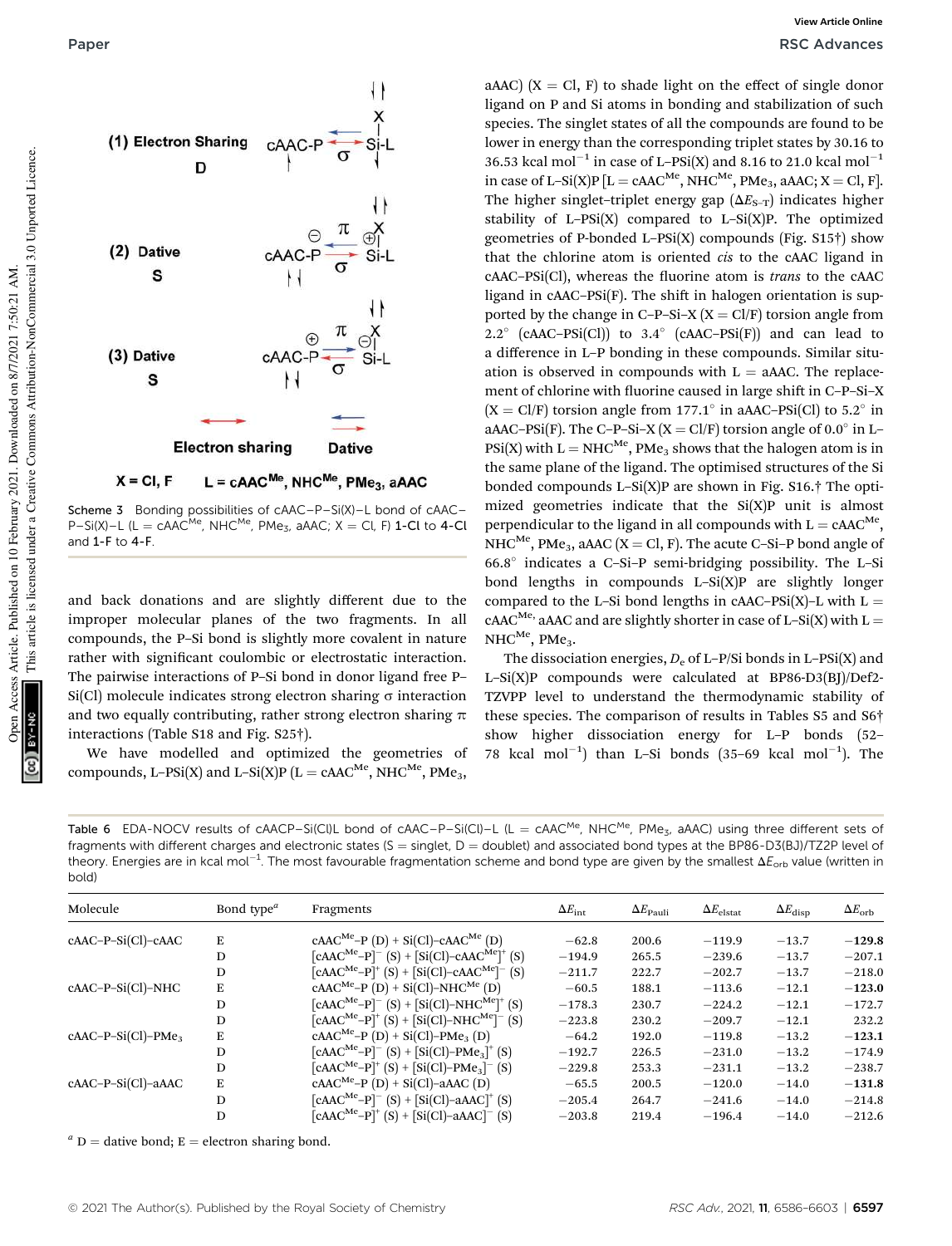<code>Table 7 The EDA-NOCV</code> results at the BP86-D3(BJ)/TZ2P level of theory for cAACP–Si(Cl)L bond of cAAC–P–Si(Cl)–L (L = cAAC<sup>Me</sup>, NHC<sup>Me</sup>, PMe<sub>3</sub>, aAAC) using (cAAC–P) and (Si(Cl)–L) in the electronic doublet (D) states as interacting fragments. Energies are in kcal mol<sup>-1</sup>

| Energy                         | Interaction                                     | $cAAC-P(D)$<br>$+ Si(Cl)-cAAC(D)$ | $cAAC-P(D)$<br>$+ Si(Cl)-NHC(D)$ | $cAAC-P(D)$<br>$+ Si(Cl)-PMe3(D)$ | $cAAC-P(D)$<br>$+$ Si(Cl)-aAAC (D) |
|--------------------------------|-------------------------------------------------|-----------------------------------|----------------------------------|-----------------------------------|------------------------------------|
| $\Delta E_{\rm int}$           |                                                 | $-62.8$                           | $-60.5$                          | $-64.2$                           | $-65.5$                            |
| $\Delta E_{\rm Pauli}$         |                                                 | 200.6                             | 188.1                            | 192.0                             | 200.5                              |
| $\Delta E_{\mathrm{disp}}{}^a$ |                                                 | $-13.7(5.2\%)$                    | $-12.1(4.8\%)$                   | $-13.2(5.2\%)$                    | $-14.0(5.2\%)$                     |
| $\Delta E_{\rm elstat}^{a}$    |                                                 | $-119.9(45.5%)$                   | $-113.6(45.7%)$                  | $-119.8(46.7%)$                   | $-120.0(45.2\%)$                   |
| $\Delta E_{\rm orb}{}^a$       |                                                 | $-129.8(49.3\%)$                  | $-122.9(49.5\%)$                 | $-123.1(48.1\%)$                  | $-131.9(49.6\%)$                   |
| $\Delta E_{\rm orb(1)}^b$      | cAACP-Si(Cl)L $\sigma$ e <sup>-</sup> sharing   | $-100.6(77.5%)$                   | $-98.9(80.4\%)$                  | $-99.3(80.6\%)$                   | $-100.6(76.2\%)$                   |
| $\Delta E_{\rm orb(2)}$        | $cAACP \rightarrow Si(Cl)L \pi$ donation        | $-11.1(8.5\%)$                    | $-7.8(6.3\%)$                    | $-7.8(6.3\%)$                     | $-10.3(7.8\%)$                     |
| $\Delta E_{\rm orb(3)}^{\nu}$  | $cAACP \rightarrow Si(Cl)L \pi$ donation        | $-4.6$ (3.5%)                     |                                  |                                   | $-10.8(8.2\%)$                     |
|                                | $cAACP \leftarrow Si(Cl)L \sigma$ back donation |                                   | $-7.4(6.0\%)$                    | $-6.8(5.5\%)$                     |                                    |
| $\Delta E_{\rm orb (4)}^b$     | $cAACP \rightarrow Si(Cl)L \sigma$ donation     | $-8.8(6.7\%)$                     | $-3.9(3.8\%)$                    | $-4.0(3.2\%)$                     | $-5.0(3.8\%)$                      |
| $\Delta E_{\rm orb (rest)}$    |                                                 | $-4.7(3.6\%)$                     | $-4.9(4.0\%)$                    | $-5.2$ (4.2%)                     | $-5.2$ (3.9%)                      |

 $^a$  The values in the parentheses show the contribution to the total attractive interaction  $\Delta E_{\rm elstat} + \Delta E_{\rm orb} + \Delta E_{\rm disp}$ .  $^b$  The values in parentheses show the contribution to the total orbital interaction  $\Delta E_{\rm orb}$ .

endergonicity of dissociation in L-PSi(X)  $(\Delta G^{298} = 42-$ 68 kcal mol<sup>-1</sup>) is also higher than that of L-Si(X)P ( $\Delta G^{298} = 27$ -59 kcal mol $^{-1}$ ). The results indicate a higher thermodynamic

stability of the P-bonded species L–PSi(X) compared to the Sibonded species L–Si(X)P. The low HOMO–LUMO energy gap  $(\Delta_{H-L})$  of L–Si(X)P compounds (Tables S5 and S6†) can be



Fig. 6 The shape of the deformation densities,  $\Delta \rho_{(1)-(4)}$  that correspond to  $\Delta E_{\text{orb(1)-(4)}}$ , and the associated MOs of cAAC–P–Si(Cl)–cAAC and the fragments orbitals of cAAC–P and (Cl)Si–cAAC in the doublet state at the BP86-D3(BJ)/TZ2P level. Isosurface values are 0.003 au for  $\Delta p_{(1)-(3)}$  and isosurface value 0.0003 for  $\Delta p_{(4)}$ . The eigenvalues  $|v_n|$  give the size of the charge migration in e. The direction of the charge flow of the deformation densities is red  $\rightarrow$  blue.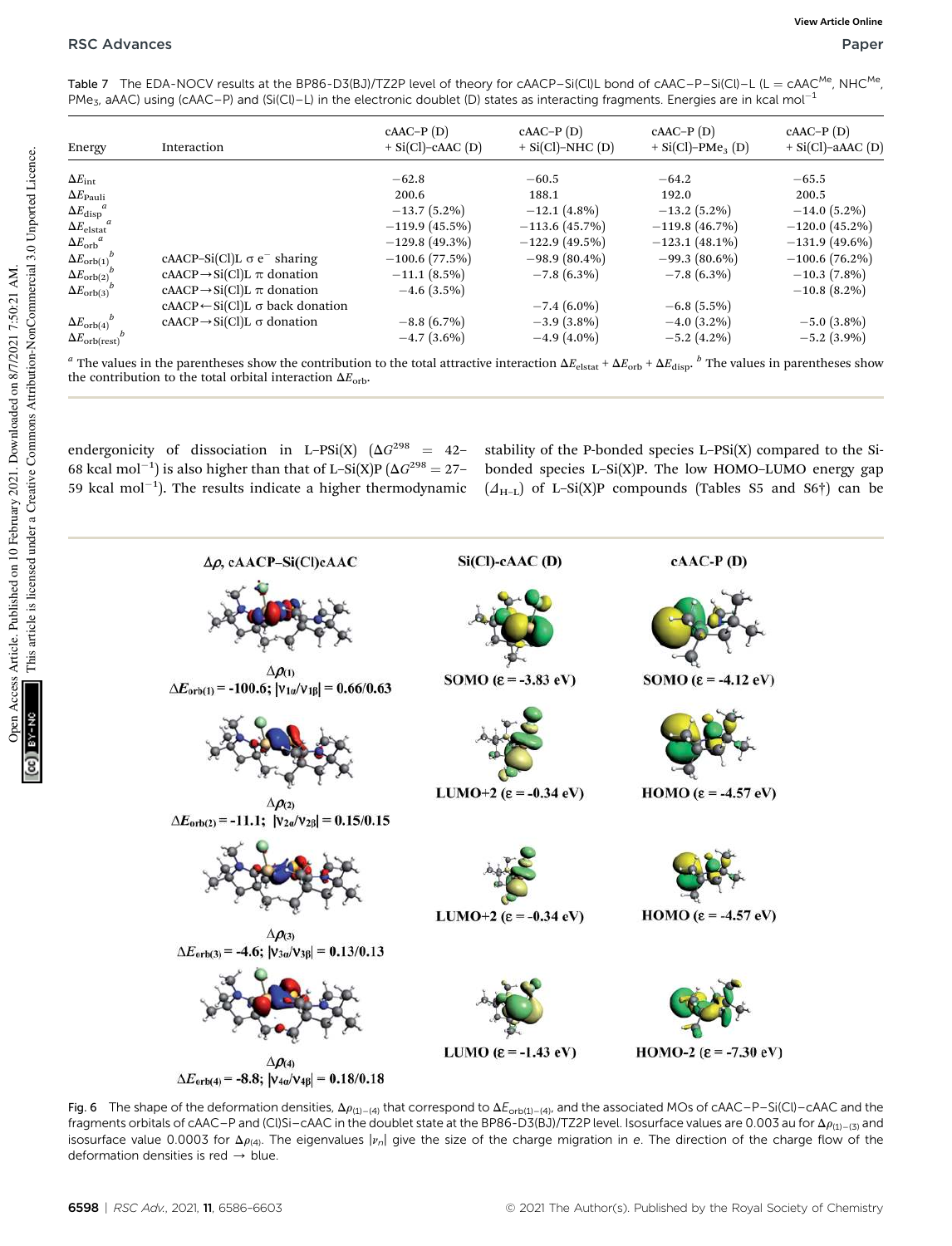

Fig. 7 The shape of the deformation densities,  $\Delta\rho_{(1)-(4)}$  that correspond to  $\Delta E_{orb(1)-(4)}$ , and the associated MOs of cAAC–P–Si(Cl)–NHC and the fragments orbitals of cAAC–P and (Cl)Si–NHC in the doublet state at the BP86-D3(BJ)/TZ2P level. Isosurface values are 0.001 au for  $\Delta p_{(1)-(3)}$  and isosurface value 0.0003 for  $\Delta p_{(4)}$ . The eigenvalues  $|v_n|$  give the size of the charge migration in e. The direction of the charge flow of the deformation densities is red  $\rightarrow$  blue.

correlated with their low singlet–triplet energy gaps  $(\Delta E_{S-T})$ indicating that such speces are electronically less stable and more reactive compared to L–PSi(X) and cAAC–PSi(X)–L compounds ( $L = cAAC^{Me}$ , NHC<sup>Me</sup>, PMe<sub>3</sub>, aAAC) ( $X = CI$ , F).

The NBO analysis of L-PSi(X) and L-Si(X)P molecules (L =  $cAAC^{Me}$ , NHC<sup>Me</sup>, PMe<sub>3</sub>, aAAC) (X = Cl, F) shows the Wiberg bond indices (WBI) in the range of 1.1–1.34 for L–P bond and 1.22–1.42 for P–Si bond in L–PSi(X), indicating the double bond character for L–P and P–Si bonds, respectively (Tables S7–S10†). Whereas, in  $L-Si(X)P$  compounds the WBI values for  $L-Si$  and  $P-\frac{1}{2}$ Si bonds are found in the range of 0.72 to 0.89 and 1.69–2.42, respectively indicating a single bond character for the L–Si bond and a weak triple bond character for the P–Si bond. The WBI values indicate higher bond order for the P–Si bond in L–Si(X)P when compared to that in  $L-PSi(X)$  and  $cAAC-PSi(X)-L$ molecules.

To understand the effect of ligand on the L–P and L–Si bonding, we have performed EDA-NOCV calculations on L– PSi(X) and P(X)Si-L (L = cAAC<sup>Me</sup>, NHC<sup>Me</sup>, PMe<sub>3</sub>, aAAC; X = Cl, F). The calculations revealed (Tables S11–S14†) that except for  $c$ AAC–PSi(Cl) and aAAC–PSi(Cl), the nature of L–P bond is predominantly dative in nature. While, the L–P bond in cAAC– PSi(Cl) and aAAC–PSi(Cl) is a mixture of both dative and

electron sharing in nature with electron sharing  $\sigma$  bond and dative  $\pi$  backdonation from cAAC $\leftarrow$  P. The L–P bond in fluorine substituted counterparts of  $L-PSi(X)$  molecules is found to be dative in nature, irrespective of the ligand field. Whereas, the L-Si bond in all  $P(X)$ Si-L compounds, except  $P(CI)$ Si-aAAC is found to be dative in nature. The L-Si bond in P(Cl)Si-aAAC is found to be electron sharing covalent in nature. The instantaneous interaction energy  $(\Delta E_{int})$  of L–P bonds are higher compared to L–Si bond, but lower than that of the hetero ligandstabilized cAAC–PSi(X)–L molecules. This indicates that the L–P bonds are stronger compared to the L–Si bonds of P(X)Si–L but weaker than that in cAAC–PSi(X)–L. The pairwise interactions (Fig.  $S17-S24\dagger$ ) of L-PSi(X) and P(X)Si-L (Tables S15 and S16 $\dagger$ ) show higher  $\sigma$  contribution (69.3–75.3%) and comparatively weak  $\pi$  contribution (8.5–20%). The  $\pi$  contribution of NHC and PMe<sub>3</sub> substituted species is less compared to cAAC substituted species. This can be attributed to the poor  $\pi$  accepting ability of NHC and PMe<sub>3</sub> ligands. The previous synthetic reports on NHC and cAAC stabilized Si=P-Ar  $(D-E)$ <sup>5,6</sup> [Ar = Mes\* or Tip] having bulky aryl group on P-atom, suggest the importance of steric bulk of the Ar-group to prevent the  $Si=P$  bond from further reacting with each other. The electronic and steric effects of the ligands are required in  $n\text{-}Cl/n\text{-}F$  compounds.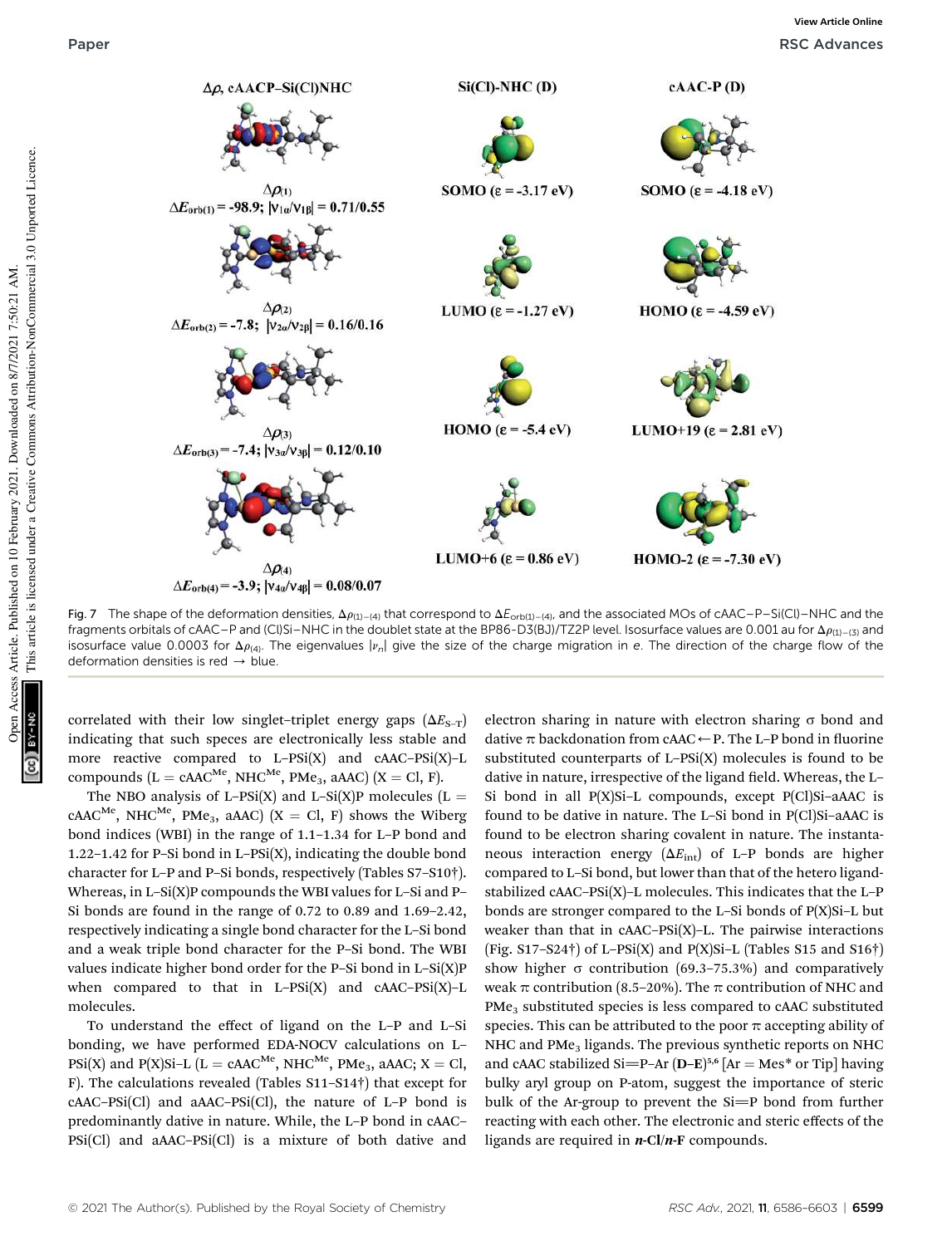

Fig. 8 The shape of the deformation densities,  $\Delta \rho_{(1)-(4)}$  that correspond to  $\Delta E_{\text{orb}(1)-(4)}$ , and the associated MOs of cAAC–P–Si(Cl)–PMe<sub>3</sub> and the fragments orbitals of cAAC–P and (Cl)Si–PMe<sub>3</sub> in the doublet state at the BP86-D3(BJ)/TZ2P level. Isosurface values are 0.003 au. The eigenvalues  $|v_n|$  give the size of the charge migration in e. The direction of the charge flow of the deformation densities is red  $\rightarrow$  blue.

### Conclusion

In conclusion, the quantum chemical calculations on four cAAC–PSi(Cl)–L (1-Cl to 4-Cl) and four cAAC–PSi(F)–L compounds (1-F to 4-F) with L = cAAC<sup>Me</sup> (1-Cl, 1-F), NHC<sup>Me</sup> (2-Cl, 2-F), PMe<sub>3</sub> (2-Cl, 2-F) and aAAC (4-Cl, 4-F) shows significant increase in C–P–Si–C torsion angle on changing the substitution on Si from chlorine (14.7 $\degree$  in 2-Cl) to fluorine (29.2 $\degree$  in 2-F) in cAAC–PSi(Cl/F)–NHC compounds. The EDA-NOCV calculations predict the best bonding scenario of cAAC–PSi(Cl)–L bonds in 1-Cl, 4-Cl and 1-F as both electron sharing and dative with singly charged interacting fragments  $[(cAAC)L]^+$  and  $[P Si(Cl)]^-$  (Scheme 2; (4)). In 3-Cl and 3-F, the best bonding as  $\sigma$ and  $\pi$  electron sharing bonds and other  $\sigma$  and  $\pi$  dative bonds from the interaction of neutral  $[(cAAC)L]$  and P-Si $(CI/F)$  fragments in triplet electronic state (Scheme 2; (2)). While, in 2-Cl the best bonding can be described with singly charged interacting fragments  $[(cAAC)L]^+$  and  $[P-Si(Cl)]^-$  forming both electron sharing and dative bonds (Scheme 2; (4)). In contrast, the best bonding of 2-F comes from the interaction of neutral  $[(cAAC)L]$  and P–Si $(CI/F)$  fragments in triplet electronic states, forming  $\sigma$ - and  $\pi$ -electron sharing bonds and other  $\sigma$ - and  $\pi$ dative bonds (Scheme 2; (2)). The bonding situation in 4-F can

be best described with two possibilities (Scheme 2; (4) and (5)); one, in terms of mixture of electron sharing and the other as dative bonds (4), as well as all electron sharing bonds (5). The HOMOs of cAAC/aAAC ligand are significantly higher in energy than those of NHC and  $PMe<sub>3</sub>$  ligands. This crucial difference makes L-containing  $(L = cAAC)$  complexes to possess different bonding in compounds 1-Cl, 4-Cl and 1-F, 4-F compared to other compounds. The P–Si bonding in all compounds can be best described by the interaction of neutral cAAC-P and Si(Cl/F)– L fragments in doublet state, forming electron sharing and dative bonds. The quantum chemical calculations and bonding analysis reveals that the single ligand-stabilized species, like L–  $\text{psi}(\text{Cl/F})$  and L-Si $(\text{Cl/F})$ P are less stable and reactive, hence, difficult to isolate. Finally, it can be stated that the reasonably high endergonic nature of dissociation, high singlet–triplet energy gaps and high HOMO–LUMO energy gaps supports the synthetic viability of hetero ligand-stabilized illusive PSi(Cl/F) species. The steric crowding of the ligands is also required to have the synthetic success of this class of molecules.

### Conflicts of interest

Authors do not have any conflict of interest.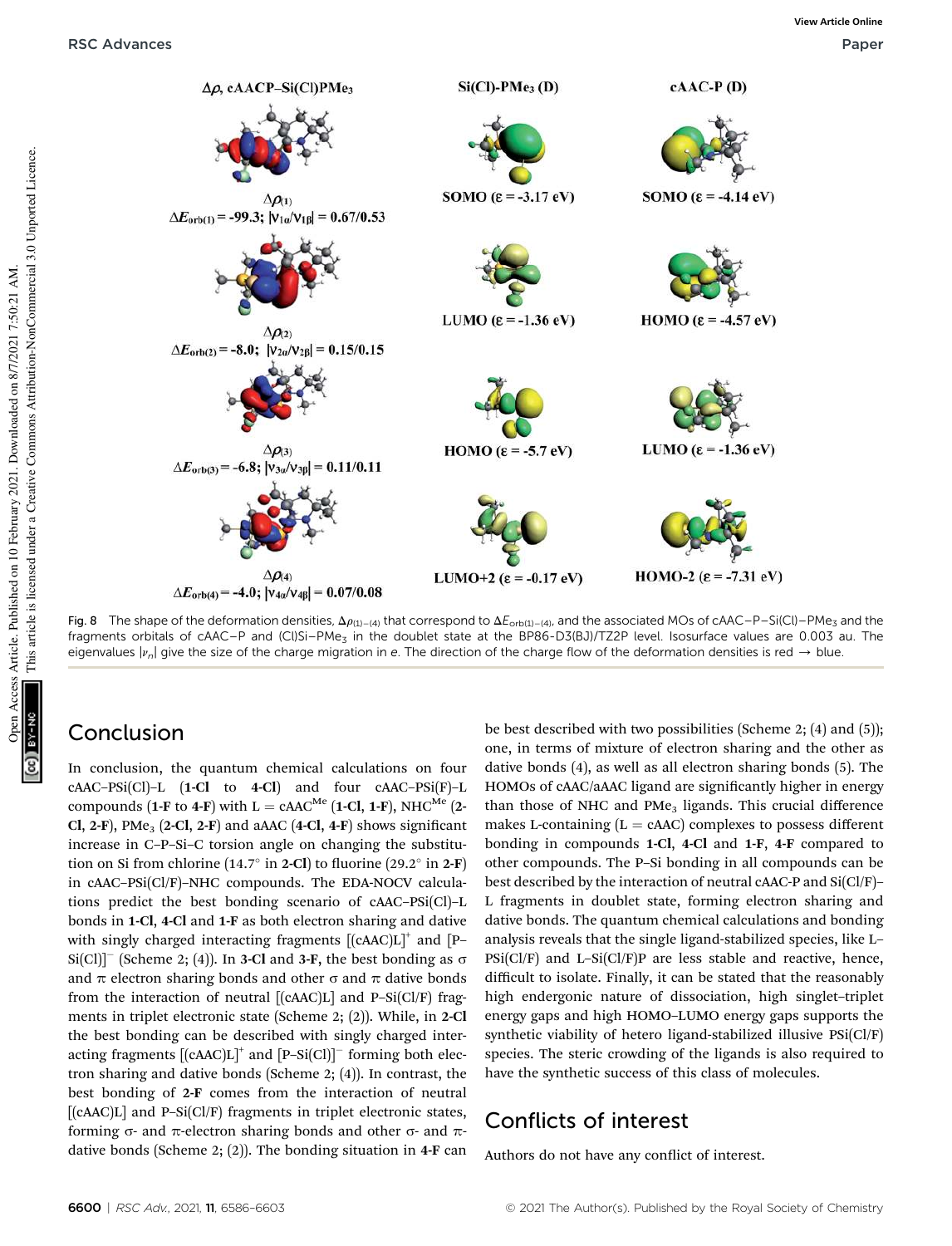## Acknowledgements

We thank Prof. Gernot Frenking for providing computational facilities. S. M. also thank Dr S. Pan. K. C. M. thanks Prof. K. M. S. for providing QTAIM facility. S. M. and M. F. thank CSIR for their respective SRF and JRF. K. C. M. and S. R. thank SERB for their respective ECR grants (ECR/2016/000890 for KCM; ECR/ 2016/000733 for SR).

### References

- 1 R. Graf, Chlorosulfonyl Isocyanate, *Org. Synth.*, 1966, 46, 23.
- 2 J. E. Huheey, E. A. Keiter and R. L. Keiter, *Inorganic Chemistry: Principles of Structure and Reactivity*, Pearson Education Asia, 4th edn, 1999, ch. 2, pp. 10–45.
- 3 V. Nesterov, N. C. Breit and S. Inoue, Advances in Phosphasilene Chemistry, *Chem.*–*Eur. J.*, 2017, 23, 12014.
- 4 G. Becker, G. Gresser and W. Uhl, Acyl-und Alkylidenphosphane, XV 2.2-Dimethylpropylidinphosphan, eine stabile Verbindung mit einem Phosphoratom der Koordinationszahl 1/Acyl- and Alkylidenephosphines, XV 2,2-Dimethylpropvlidynephosphine, a Stable Compound with a Phosphorus Atom of Coordination Number 1, *Z. Naturforsch., B: Anorg. Chem., Org. Chem.*, 1981, 36, 16.
- 5 D. Geiß, M. I. Arz, M. Straßmann, G. Schnakenburg and A. C. Filippou,  $Si=P$  Double Bonds: Experimental and Theoretical Study of an NHC-Stabilized Phosphasilenylidene, *Angew. Chem., Int. Ed.*, 2015, 54, 2739.
- 6 S. Roy, B. Dittrich, T. Mondal, D. Koley, A. C. Stückl, B. Schwederski, W. Kaim, M. John, S. K. Vasa, R. Linser and H. W. Roesky, Carbene Supported Dimer of Heavier Ketenimine Analogue with P and Si Atoms, *J. Am. Chem. Soc.*, 2015, 137, 6180.
- 7 R. Pietschnig and A. Orthaber, Towards Heteronuclear Triple Bonds Involving Silicon or Germanium, *Phosphorus, Sulfur Silicon Relat. Elem.*, 2011, 186, 1361.
- 8 (*a*) C.-H. Chen and M.-D. Su, Theoretical Design of Silicon– Phosphorus Triple Bonds: A Density Functional Study, *Eur. J. Inorg. Chem.*, 2008, 1241; (*b*) C.-H. Lai, M.-D. Su and S.-Y. Chu, Effects of First-Row Substituents on Silicon-Phosphorus Triple Bonds, *Inorg. Chem.*, 2002, 41, 1320; (*c*) K. J. Dykema, T. N. Truong and M. S. Gordon, Studies of silicon-phosphorus bonding, *J. Am. Chem. Soc.*, 1985, 107, 4535.
- 9 (*a*) G. Frenking and R. Tonner, Divalent carbon(0) compounds, *Pure Appl. Chem.*, 2009, 81, 597; (*b*) D. Himmel, I. Krossing and A. Schnepf, Dative or Not Dative?, *Angew. Chem., Int. Ed.*, 2014, 53, 6047; (*c*) R. Tonner and G. Frenking, Divalent Carbon(0) Chemistry, Part 2: Protonation and Complexes with Main Group and Transition Metal Lewis Acids, *Chem.*–*Eur. J.*, 2008, 14, 3273; (*d*) R. Tonner, G. Heydenrych and G. Frenking, First and Second Proton Affinities of Carbon Bases, *ChemPhysChem*, 2008, 9, 1474; (*e*) S. Klein, R. Tonner and G. Frenking, Carbodicarbenes and Related Divalent Carbon(0) Compounds, *Chem.*–*Eur. J.*, 2010, 16, 10160; (*f*) C. Esterhuysen and G. Frenking, Distinguishing Carbones

from Allenes by Complexation to AuCl, *Chem.*–*Eur. J.*, 2011, 17, 9944; (*g*) S. Klein and G. Frenking, Carbodiylides  $C(ECp^*)$ <sub>2</sub> (E=B-Tl): Another Class of Theoretically Predicted Divalent Carbon(0) Compounds, *Angew. Chem., Int. Ed.*, 2010, 49, 7106; (*h*) C. Esterhuysen and G. Frenking, Complexation behavior of two-coordinated carbon compounds containing fluorenyl ligands, *Dalton Trans.*, 2013, 42, 13349; (*i*) O. Kaufhold and F. E. Hahn, Carbodicarbenes: Divalent Carbon(0) Compounds, *Angew. Chem., Int. Ed.*, 2008, 47, 4057; (*j*) A. K. Phukan and A. K. Guha, Stabilization of cyclic and acyclic carbon(0) compounds by differential coordination of heterocyclic carbenes: a theoretical assessment, *Dalton Trans.*, 2012, 41, 8973; (*k*) D. Himmel, I. Krossing and A. Schnepf, Dative Bonds in Main-Group Compounds: A Case for Fewer Arrows!, *Angew. Chem., Int. Ed.*, 2014, 53, 370; (*l*) G. Frenking, Dative Bonds in Main-Group Compounds: A Case for More Arrows!, *Angew. Chem., Int. Ed.*, 2014, 53, 6040.

10 (*a*) G. Frenking, M. Hermann, D. M. Andrada and N. Holzmann, Donor–acceptor bonding in novel lowcoordinated compounds of boron and group-14 atoms C– Sn, *Chem. Soc. Rev.*, 2016, 45, 1129; (*b*) Y. Xiong, S. Yao, S. Inoue, J. D. Epping and M. Driess, A Cyclic Silylone ("Siladicarbene") with an Electron-Rich Silicon(0) Atom, *Angew. Chem., Int. Ed.*, 2013, 52, 7147; (*c*) G. Frenking, R. Tonner, S. Klein, N. Takagi, T. Shimizu, A. Krapp, K. K. Pandey, P. Parameswaran and P. Parameswaran, New bonding modes of carbon and heavier group 14 atoms Si– Pb, *Chem. Soc. Rev.*, 2014, 43, 5106; (*d*) B. Niepçtter, R. Herbst-Irmer, D. Kratzert, P. P. Samuel, K. C. Mondal, H. W. Roesky, P. Jerabek, G. Frenking and D. Stalke, Experimental Charge Density Study of a Silylone, *Angew. Chem., Int. Ed.*, 2014, 53, 2766; (*e*) Y. Xiong, S. Yao, G. Tan, S. Inoue and M. Driess, A Cyclic Germadicarbene ("Germylone") from Germyliumylidene, *J. Am. Chem. Soc.*, 2013, 135, 5004; (*f*) H. Braunschweig, R. D. Dewhurst, K. Hammond, J. Mies, K. Radacki and A. Vargas, Ambient-Temperature Isolation of a Compound with a Boron-Boron Triple Bond, *Science*, 2012, 336, 1420; (*g*) A. Sidiropoulos, C. Jones, A. Stasch, S. Klein and G. Frenking, N-Heterocyclic Carbene Stabilized Digermanium(0), *Angew. Chem., Int. Ed.*, 2009, 48, 9701; *Angew. Chem.*, 2009, 121, 9881; (*h*) C. Jones, A. Sidiropoulos, N. Holzmann, G. Frenking and A. Stasch, An N-heterocyclic carbene adduct of diatomic :Si=Sn:, *Chem. Commun.*, 2012, 48, 9955; (*i*) R. Appel and R. Schçllhorn, Triphenylphosphineazine  $Ph_3P=N-N=PPh_3$ , *Angew. Chem., Int. Ed. Engl.*, 1964, 3, 805; (*j*) Y. Wang, Y. Xie, P. Wei, R. B. King, H. F. Schaefer III, P. v. R. Schleyer and G. H. Robinson, Carbene-Stabilized Diphosphorus, *J. Am. Chem. Soc.*, 2008, 130, 14970; (*k*) M. Y. Abraham, Y. Wang, Y. Xie, P. Wei, H. F. Schaefer III, P. v. R. Schleyer and G. H. Robinson, Carbene Stabilization of Diarsenic: From Hypervalency to Allotropy, *Chem.*–*Eur. J.*, 2010, 16, 432; (*l*) R. Kinjo, B. Donnadieu and G. Bertrand, Isolation of a Carbene-Stabilized Phosphorus Mononitride and Its Radical Cation (PN+.), *Angew. Chem., Int. Ed.*, 2010, 49, 5930.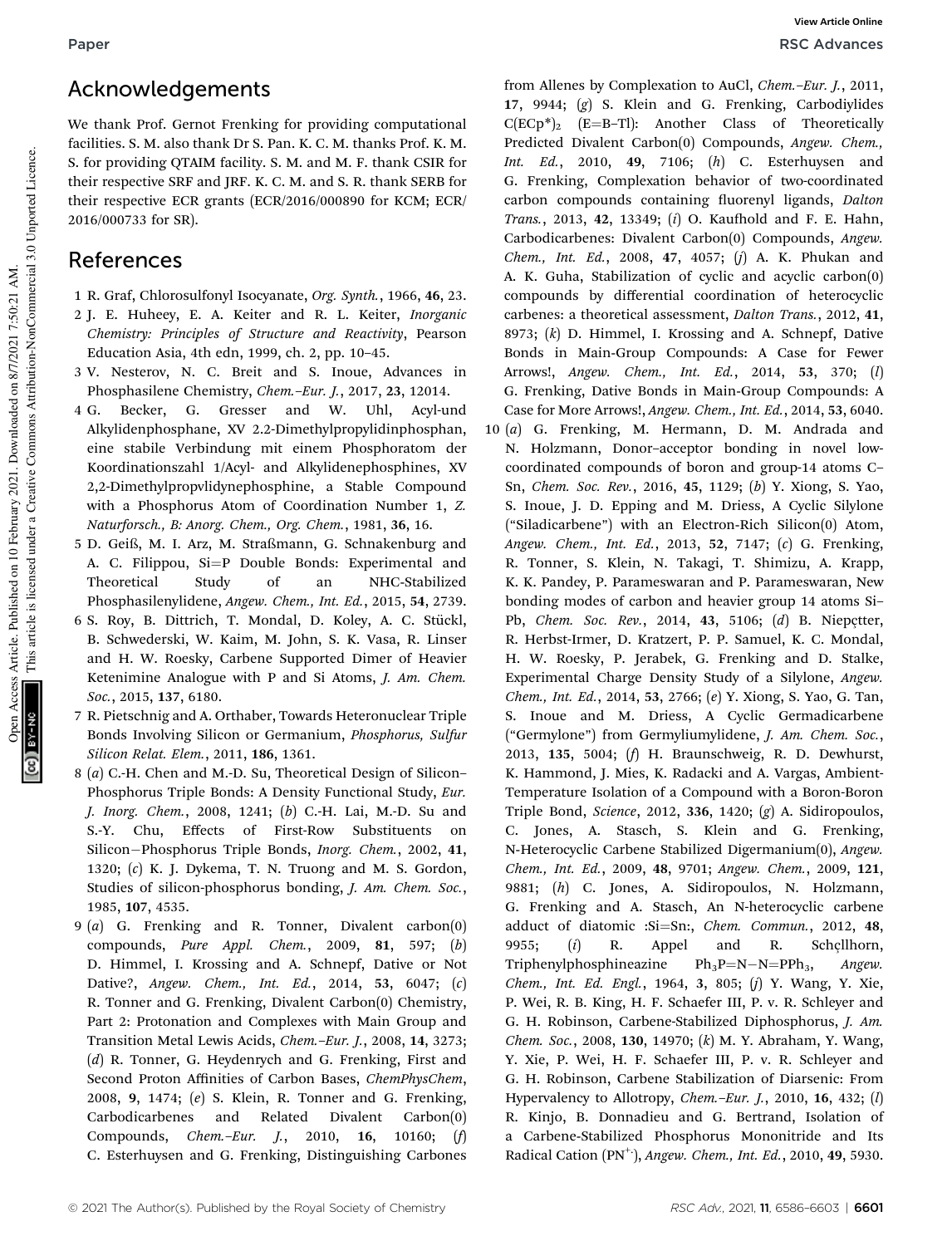- 11 (a) V. Lavallo, Y. Canac, C. Präsang, B. Donnadieu and G. Bertrand, Stable Cyclic (Alkyl)(Amino)Carbenes as Rigid or Flexible, Bulky, Electron-Rich Ligands for Transition-Metal Catalysts: A Quaternary Carbon Atom Makes the Difference, *Angew. Chem., Int. Ed.*, 2005, 44, 5705; (*b*) D. Martin, M. Melaimi, M. Soleilhavoup and G. Bertrand, A Brief Survey of Our Contribution to Stable Carbene Chemistry, *Organometallics*, 2011, 30, 5304; (*c*) O. Back, M. Henry-Ellinger, C. D. Martin, D. Martin and G. Bertrand, <sup>31</sup>P NMR Chemical Shifts of Carbene– Phosphinidene Adducts as an Indicator of the  $\pi$ -Accepting Properties of Carbenes, *Angew. Chem., Int. Ed.*, 2013, 52, 2939.
- 12 F. Ramirez, N. B. Desai, B. Hansen and N. McKelvie, Hexaphenylcarbodiphosphorane,  $(C_6H_5)_3PCP(C_6H_5)$ , *J. Am. Chem. Soc.*, 1961, 83, 3539.
- 13 R. Tonner, F. Öxler, B. Neumüller, W. Petz and G. Frenking, Carbodiphosphoranes: The Chemistry of Divalent Carbon(0), *Angew. Chem., Int. Ed.*, 2006, 45, 8038.
- 14 (*a*) N. V. Sidgwick, *The Electronic Theory of Valency*, Clarendon, Oxford, 1927; (*b*) Y. S. Varshavskii, *Russ. J. Gen. Chem.*, 1980, 50, 406; (*c*) Y. S. Varshavskii, Attempt to Describe Some Reactions of Organic Molecules Containing the  $R_1R_2C$  group in Terms of Donor-Acceptor Interaction, *Zh. Obshch. Khim.*, 1980, 50, 514.
- 15 (*a*) A. D. Becke, Density-functional exchange-energy approximation with correct asymptotic behavior, *Phys. Rev. A: At., Mol., Opt. Phys.*, 1988, 38, 3098; (*b*) J. P. Perdew, Density-functional approximation for the correlation energy of the inhomogeneous electron gas, *Phys. Rev. B: Condens. Matter Mater. Phys.*, 1986, 33, 8822; (*c*) S. Grimme, S. Ehrlich and L. Goerigk, Effect of the damping function in dispersion corrected density functional theory, *J. Comput. Chem.*, 2011, 32, 1456; (*d*) S. Grimme, J. Antony, S. Ehrlich and H. Krieg, A consistent and accurate ab initio parametrization of density functional dispersion correction (DFT-D) for the 94 elements H-Pu, *J. Chem. Phys.*, 2010, 132, 154104; (*e*) F. Weigend and R. Ahlrichs, Balanced basis sets of split valence, triple zeta valence and quadruple zeta valence quality for H to Rn: Design and assessment of accuracy, *Phys. Chem. Chem. Phys.*, 2005, 7, 3297; (*f*) F. Weigend, Accurate Coulomb-fitting basis sets for H to Rn, *Phys. Chem. Chem. Phys.*, 2006, 8, 1057.
- 16 M. J. Frisch, *et al.*, *Gaussian 16, Revision A.03*, Gaussian, Inc., Wallingford CT, 2016.
- 17 (*a*) F. Weinhold and C. Landis, *Valency and Bonding, A Natural Bond Orbital Donor* – *Acceptor Perspective*, Cambridge University Press, Cambridge, 2005; (*b*) C. R. Landis and F. Weinhold, The NBO View of Chemical Bonding, in *The Chemical Bond: Fundamental Aspects of Chemical Bonding*, ed. G. Frenking and S. Shaik. Wiley, 2014, pp. 91–120.
- 18 K. B. Wiberg, Application of the pople-santry-segal CNDO method to the cyclopropylcarbinyl and cyclobutyl cation and to bicyclobutane, *Tetrahedron*, 1968, 24, 1083.
- 19 E. D. Glendening, C. R. Landis and F. Weinhold, NBO 6.0: Natural bond orbital analysis program, *J. Comput. Chem.*, 2013, 34, 1429.
- 20 T. Ziegler and A. Rauk, On the calculation of bonding energies by the Hartree Fock Slater method, *Theor. Chim. Acta*, 1977, 46, 1.
- 21 (*a*) M. Mitoraj and A. Michalak, Donor–Acceptor Properties of Ligands from the Natural Orbitals for Chemical Valence, *Organometallics*, 2007, 26, 6576; (*b*) M. Mitoraj and A. Michalak, Applications of natural orbitals for chemical valence in a description of bonding in conjugated molecules, *J. Mol. Model.*, 2008, 14, 681.
- 22 (*a*) ADF2017, SCM, *Theoretical Chemistry*, Vrije Universiteit, Amsterdam, The Netherlands, http://www.scm.com; (*b*) G. te Velde, F. M. Bickelhaupt, E. J. Baerends, C. F. Guerra, S. J. A. van Gisbergen, J. G. Snijders and T. Ziegler, Chemistry with ADF, *J. Comput. Chem.*, 2001, 22, 931.
- 23 (*a*) E. van Lenthe and E. J. Baerends, Optimized Slater-type basis sets for the elements 1–118, *J. Comput. Chem.*, 2003, 24, 1142; (*b*) E. van Lenthe, E. J. Baerends and J. G. Snijders, Relativistic regular two-component Hamiltonians, *J. Chem. Phys.*, 1993, 99, 4597; (*c*) E. van Lenthe, E. J. Baerends and J. G. Snijders, Relativistic total energy using regular approximations, *J. Chem. Phys.*, 1994, 101, 9783.
- 24 (*a*) G. Frenking and F. M. Bickelhaupt, *The Chemical Bond 1. Fundamental Aspects of Chemical Bonding*, Wiley-VCH, Weinheim, 2014, ch. The EDA Perspective of Chemical Bonding, vol. 121; (*b*) L. M. Zhao, M. von Hopffgarten, D. M. Andrada and G. Frenking, *Wiley Interdiscip. Rev.: Comput. Mol. Sci.*, 2018, 8, 1345; (*c*) L. Zhao, M. Hermann, W. H. E. Schwarz and G. Frenking, The Lewis electron-pair bonding model: modern energy decomposition analysis, *Nat. Rev. Chem.*, 2019, 3, 48; (*d*) L. Zhao, S. Pan, N. Holzmann, P. Schwerdtfeger and G. Frenking, Chemical Bonding and Bonding Models of Main-Group Compounds, *Chem. Rev.*, 2019, 119, 8781; (e) J. Andrés, P. W. Ayers, R. A. Boto, R. Carbó-Dorca, H. Chermette, J. Cioslowski, J. Contreras-García, D. L. Cooper, G. Frenking, C. Gatti, F. Heidar-Zadeh, L. Joubert, A. Martín Pendás, E. Matito, I. Mayer, A. J. Misquitta, Y. Mo, J. Pilmé, P. L. A. Popelier, M. Rahm, E. Ramos-Cordoba, P. Salvador, W. H. E. Schwarz, S. Shahbazian, B. Silvi, M. Solà, K. Szalewicz, V. Tognetti, F. Weinhold and E. L. Zins, Nine ´ questions on energy decomposition analysis, *J. Comput. Chem.*, 2019, 40, 2248; (*f*) W. Yang, K. E. Krantz, L. A. Freeman, D. Dickie, A. Molino, G. Frenking, S. Pan, D. J. D. Wilson and R. J. Gilliard, Jr, Persistent Borafluorene Radicals, Angew. Chem., Int. Ed., 2020, 59, 3850–3854; (*g*) G. Deng, S. Pan, G. Wang, L. Zhao, M. Zhou and G. Frenking, Side-On Bonded Beryllium Dinitrogen Complexes, *Angew. Chem., Int. Ed.*, 2020, 59, 10603; (*h*) S. Pan and G. Frenking, Comment on "Realization of Lewis Basic Sodium Anion in the NaBH3-Cluster", *Angew. Chem., Int. Ed.*, 2020, 59, 8756; (*i*) L. Zhao, S. Pan, M. Zhou and G. Frenking, Response to Comment on "Observation of alkaline earth complexes  $M(CO)_{8}$  (M = Ca, Sr, or Ba) that